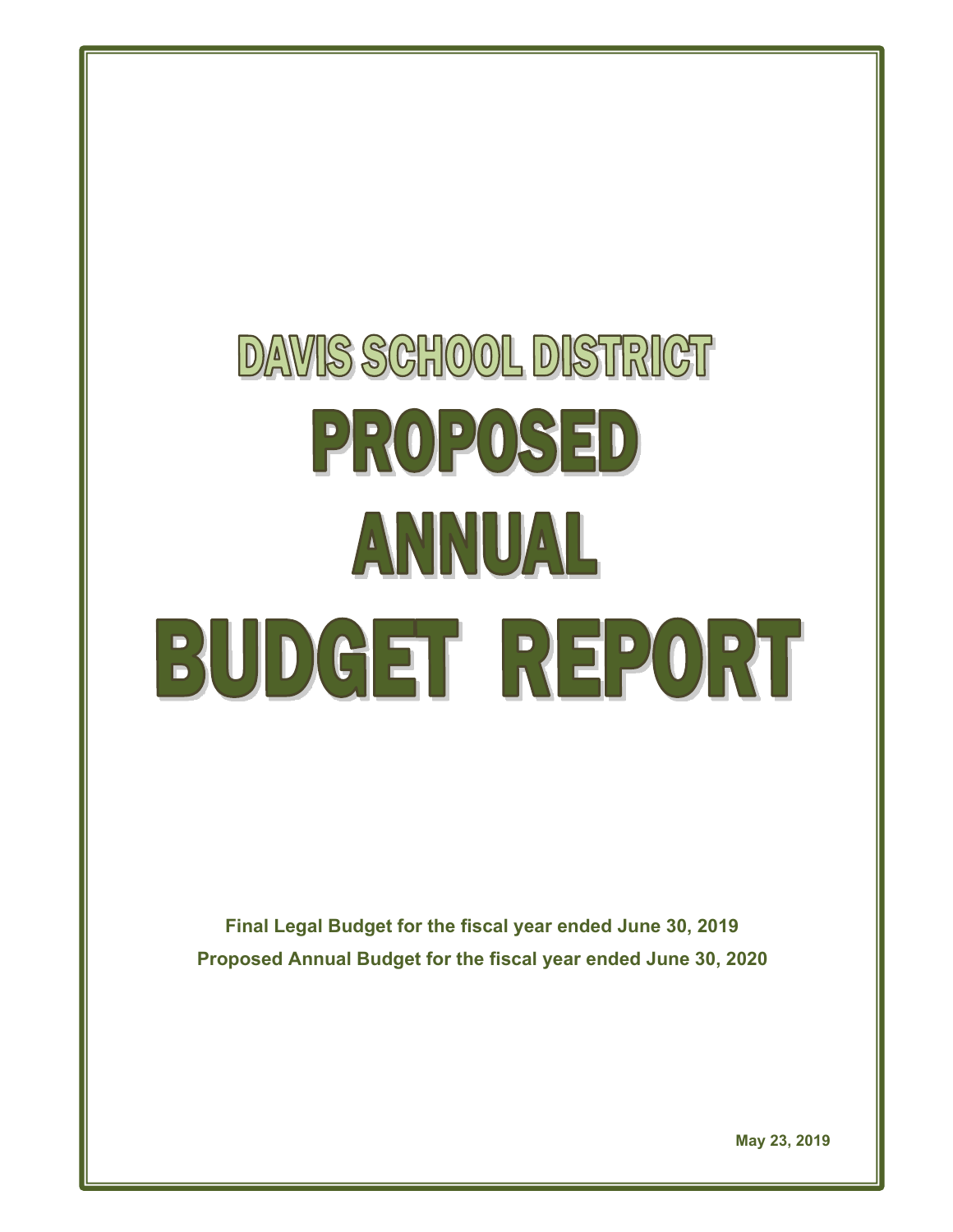For the Fiscal Year Ending June 30, 2020

# **GENERAL FUND - REVENUE**

|                                    | 2016-2017     | 2017-2018     | 2018-2019             | 2018-2019           | 2019-2020     | Change | <b>CHANGE IN</b> |
|------------------------------------|---------------|---------------|-----------------------|---------------------|---------------|--------|------------------|
| <b>Account Category</b>            | <b>ACTUAL</b> | <b>ACTUAL</b> | <b>INITIAL BUDGET</b> | <b>FINAL BUDGET</b> | ANNUAL BUDGET | %      | <b>DOLLARS</b>   |
| 1000 - LOCAL REVENUE SOURCES:      |               |               |                       |                     |               |        |                  |
| 1111 Basic Program Levy            | 34,711,111    | 37,368,862    | 37,552,100            | 44,899,488          | 44,899,488    | 0.00%  | $\Omega$         |
| 1112 Voted Leeway                  | 24,888,384    | 25,214,447    | 23,487,400            | 23,625,946          | 24,100,000    | 2.01%  | 474,054          |
| 1113 Board Local Levy              | 40,555,011    | 44,208,697    | 41,098,100            | 43,033,419          | 52,674,997    | 22.40% | 9,641,578        |
| <b>TOTAL TAXES</b>                 | 100,154,506   | 106,792,006   | 102,137,600           | 111,558,853         | 121,674,485   | 9.07%  | 10,115,632       |
| 1310 Tuitions & Fees               | 2,685,293     | 2,818,390     | 2,978,600             | 3,033,456           | 3,094,164     | 2.00%  | 60,708           |
| 1500 Earnings on Investments       | 1,670,298     | 2,137,243     | 2,419,500             | 2,800,000           | 2,856,000     | 2.00%  | 56,000           |
| 1800 Community Serv Activities     | 173,190       | 193,575       | 220,900               | 110,000             | 112,200       | 2.00%  | 2,200            |
| 1990 Other Misc Local Revenue      | 4,620,084     | 4,484,902     | 5,059,300             | 5,000,000           | 5,100,000     | 2.00%  | 100,000          |
| 1999 Interfund Indirect Charges    | 1,106,066     | 1,749,320     | 952,700               | 1,383,800           | 1,411,500     | 2.00%  | 27,700           |
| TOTAL LOCAL REVENUE SOURCES        | \$110,409,437 | \$118,175,436 | \$113,768,600         | \$123,886,109       | \$134,248,349 | 8.36%  | \$10,362,240     |
| 3000 - REGULAR BASIC PROGRAM       |               |               |                       |                     |               |        |                  |
| 3010 Regular School WPU, K-12      | 174,901,454   | 187,565,708   | 192,891,222           | 184,073,000         | 194,513,700   | 5.67%  | 10,440,700       |
| 3013 Foreign Exchange              |               |               |                       | 105,245             | 123,620       |        |                  |
| 3020 Professional Staff            | 20,320,719    | 21,348,524    | 21,445,860            | 21,787,942          | 22,780,846    | 4.56%  | 992,904          |
| SUBTOTAL - REG BASIC PROGRAM       | \$195,222,173 | \$208,914,232 | \$214.337.082         | \$205.966.187       | \$217.418.166 | 5.56%  | \$11,451,979     |
|                                    |               |               |                       |                     |               |        |                  |
| 3000 - RESTRICTED BASIC PROGRAM    |               |               |                       |                     |               |        |                  |
| 3105 Special Education Add-on      | 22,907,558    | 24,298,761    | 25,895,966            | 25,895,966          | 28, 147, 984  | 8.70%  | 2,252,018        |
| 3110 Special Ed Self-Contained     | 5,998,465     | 6,488,254     | 6,800,902             | 6,800,902           | 7,016,848     | 3.18%  | 215,946          |
| 3115 Special Ed Preschool          | 3,430,792     | 4,010,548     | 4,122,277             | 4,122,277           | 4,236,705     | 2.78%  | 114,428          |
| 3120 Ext Year Program-SMH          | 118,554       | 580,485       | 138,641               | 138,641             | 146,205       | 5.46%  | 7,564            |
| 3125 Special Ed Impact Aid         | 1,122,071     | 680,649       | 724,977               | 724,977             | 757,200       | 4.44%  | 32,223           |
| 3125 Special Ed Intensive Services | 279,452       | 254,461       | 254,461               | 457,149             | 457,149       | 0.00%  | $\Omega$         |
| 3155 Career & Tech Add-on          | 8,885,562     | 9,052,807     | 9,433,995             | 9,204,593           | 9,463,914     | 2.82%  | 259,321          |
| 3230 Class-Size Red K-3            | 13,719,352    | 14,569,950    | 15,219,729            | 15,039,431          | 15,804,616    | 5.09%  | 765,185          |
| 3209 Adult High Sch Completion     | 747,852       | 1,095,804     | 1,107,027             | 1,019,343           | 1,080,417     | 5.99%  | 61,074           |
| 3211 Gifted & Talented             | 320,039       | 336,469       | 347,295               | 347,691             | 356,831       | 2.63%  | 9,140            |
| 3212 Advanced Placement            | 350,388       | 367,274       | 367,274               | 371,218             | 371,218       | 0.00%  | $\mathbf 0$      |
| 3213 Concurrent Enrollment         | 582,728       | 701,613       | 701,612               | 718,826             | 718,826       | 0.00%  | $\mathbf 0$      |
| 3612 International Baccalaureate   | 11,672        | 10,777        | 10,777                | 9,613               | 9,613         | 0.00%  | $\Omega$         |
| 3220 At-Risk - Gang Prevention     | 158,640       | 65,201        | 66,096                | 66,096              | 66,096        | 0.00%  | 0                |
| 3221 Youth-in-Custody              | 1,391,221     | 1,206,968     | 1,355,173             | 1,353,238           | 1,353,238     | 0.00%  | 0                |
| SUBTOTAL - RESTRICTED BASIC        | \$60,024,346  | \$63,720,021  | \$66,546,202          | \$66,269,961        | \$69,986,860  | 5.61%  | \$3,716,899      |
|                                    |               |               |                       |                     |               |        |                  |
|                                    |               |               |                       |                     |               |        |                  |
|                                    |               |               |                       |                     |               |        |                  |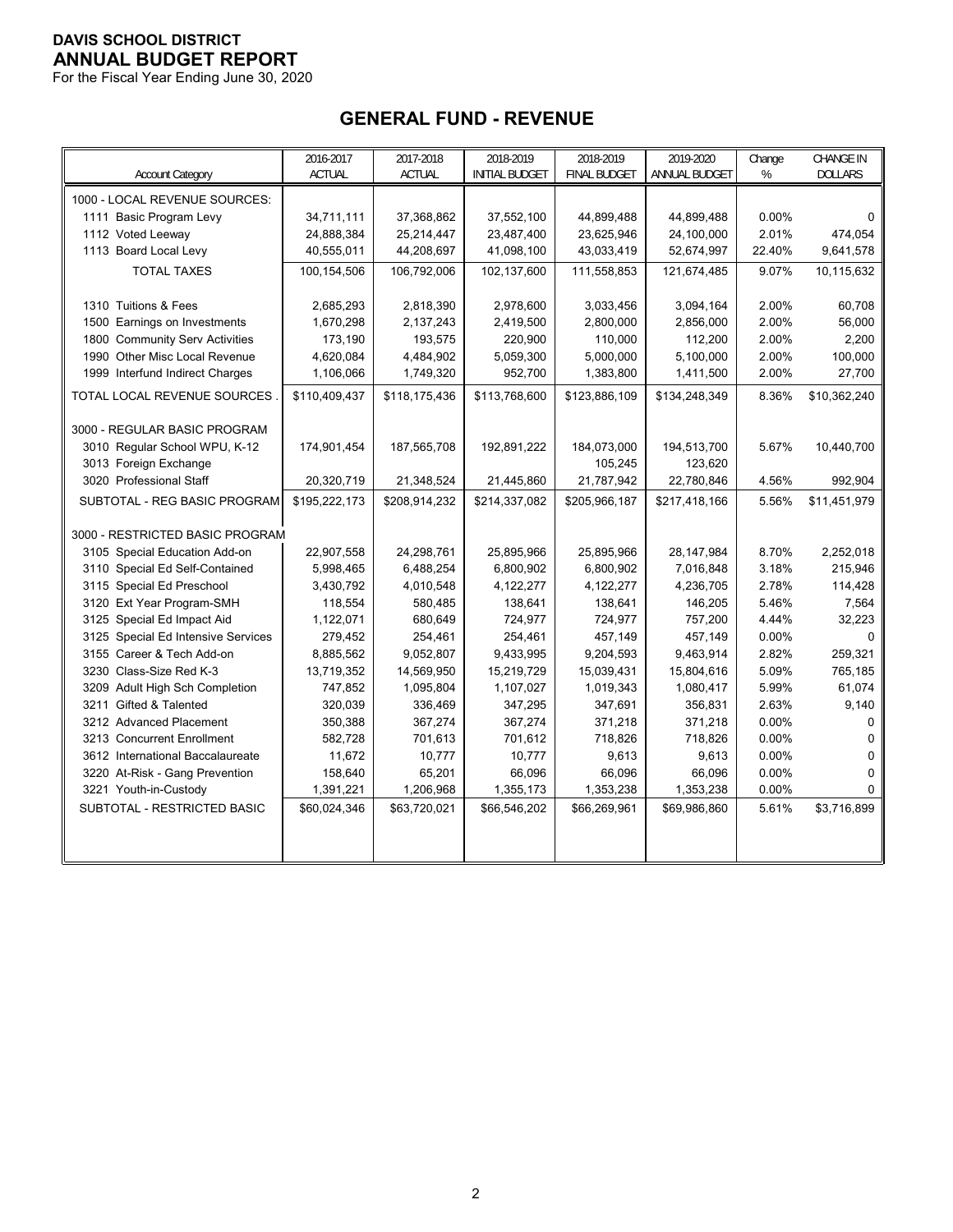For the Fiscal Year Ending June 30, 2020

# **GENERAL FUND - REVENUE** (continued)

|                                    | 2016-2017     | 2017-2018     | 2018-2019             | 2018-2019           | 2019-2020     | Change    | <b>CHANGE IN</b> |
|------------------------------------|---------------|---------------|-----------------------|---------------------|---------------|-----------|------------------|
| <b>Account Category</b>            | <b>ACTUAL</b> | <b>ACTUAL</b> | <b>INITIAL BUDGET</b> | <b>FINAL BUDGET</b> | ANNUAL BUDGET | %         | <b>DOLLARS</b>   |
| 3000 - RELATED TO BASIC PROGRAM    |               |               |                       |                     |               |           |                  |
| 3410 Flexible Allocation WPU Dist  | 834,396       | 830,500       | 7,798,362             | 7,752,020           | 827,446       | $-89.33%$ | $-6,924,574$     |
| 3415 Pupil Transp-To & From Schl   | 6,896,814     | 6,907,593     | 7,232,306             | 7,287,468           | 7,793,638     | 6.95%     | 506,170          |
| 3468 School Nurses                 | 98,799        | 106,995       | 106,937               | 100,536             | 100,536       | 0.00%     | 0                |
| 3478 Enhancement for At-Risk       | 1,747,599     | 1,915,480     | 2,367,181             | 2,367,181           | 2,759,066     | 16.55%    | 391,885          |
| 3520 Trust Lands                   | 4,997,254     | 6,511,086     | 7,498,779             | 7,498,636           | 8,327,660     | 11.06%    | 829,024          |
| 3521 Teacher & Student Success Act | 0             | 0             | $\Omega$              | 0                   | 10,508,134    | N/A       | 10,508,134       |
| 3555 Voted Leeway                  | 30,844,297    | 34,884,182    | 37,752,484            | 36,873,404          | 32,874,446    | $-10.85%$ | $-3,998,958$     |
| 3560 Board Leeway                  | 5,904,287     | 5,672,397     | 9,438,121             | 9,468,789           | 16,542,421    | 74.70%    | 7,073,632        |
| 3635 Critical Languages            | 162,000       | 253,725       | 253,725               | 266,760             | 266,760       | 0.00%     | 0                |
| 3640 Extended Day Kindergarten     | 432,532       | 427,549       | 417,114               | 420,151             | 429,852       | 2.31%     | 9,701            |
| 3655 Digital Teaching and Learning | 695,212       | 919,114       | 2,011,701             | 2,029,328           | 2,029,328     | 0.00%     | 0                |
| 3700 Other State Revenue           | 427,023       | 219,258       | 315,774               | 755,054             | 755,054       | 0.00%     | $\Omega$         |
| 3700 STEM Center Grants            | 11,145        | 867,417       | 682,417               | 501,191             | 501,191       | 0.00%     | $\Omega$         |
| 3710 Driver Education              | 651,073       | 659,233       | 650,000               | 605,000             | 605,000       | 0.00%     | $\Omega$         |
| 3799 Library Books and Resources   | 89,532        | 89,328        | 89,182                | 89,346              | 89,338        | $-0.01%$  | -8               |
| 3800 Supplement / Deferred Prog Re | 299,457       | 3,734,041     | $\Omega$              | 500,000             | 500,000       | 0.00%     | $\Omega$         |
| 3800 Clean Bus - VW settlement     | 0             | 2,160,000     | $\Omega$              | 0                   | 0             | 0.00%     | $\Omega$         |
| 3800 TSSP - Teacher Sal Supplmt    | 667,356       | 696,743       | 685,000               | 705,500             | 705,500       | 0.00%     | $\Omega$         |
| 3805 State Reading Achievement     | 1,342,896     | 1,349,079     | 1,303,501             | 1,311,835           | 1,282,915     | $-2.20%$  | $-28,920$        |
| 3851 Teacher Supplies & Materials  | 638,446       | 525,699       | 577,693               | 569,879             | 570,075       | 0.03%     | 196              |
| 3876 Educator Salary Adjustments   | 18,226,104    | 18,511,779    | 18,511,778            | 18,483,434          | 18,483,434    | 0.00%     | $\Omega$         |
| 3881 USTAR Centers                 | 995,737       | 583,000       | 583,000               | 583,000             | 583,000       | 0.00%     | <sup>0</sup>     |
| 3900 Early Intervention (State)    | 1,170,045     | 937,997       | 1,047,663             | 976,115             | 976,115       | 0.00%     | 0                |
| 3900 Revenue From Other Agencies   | 84,617        | 293,193       | 138,998               | 151,616             | 151,616       | 0.00%     | $\Omega$         |
| SUBTOTAL - RELATED TO BASIC        | 77,216,621    | 89,055,388    | 99,461,716            | 99,296,243          | 107,662,525   | 8.43%     | 8,366,282        |
| TOTAL REVENUE STATE SOURCES        | \$332,463,140 | \$361,689,641 | \$380,345,000         | \$371,532,391       | \$395,067,551 | 6.33%     | \$23,535,160     |
|                                    |               |               |                       |                     |               |           |                  |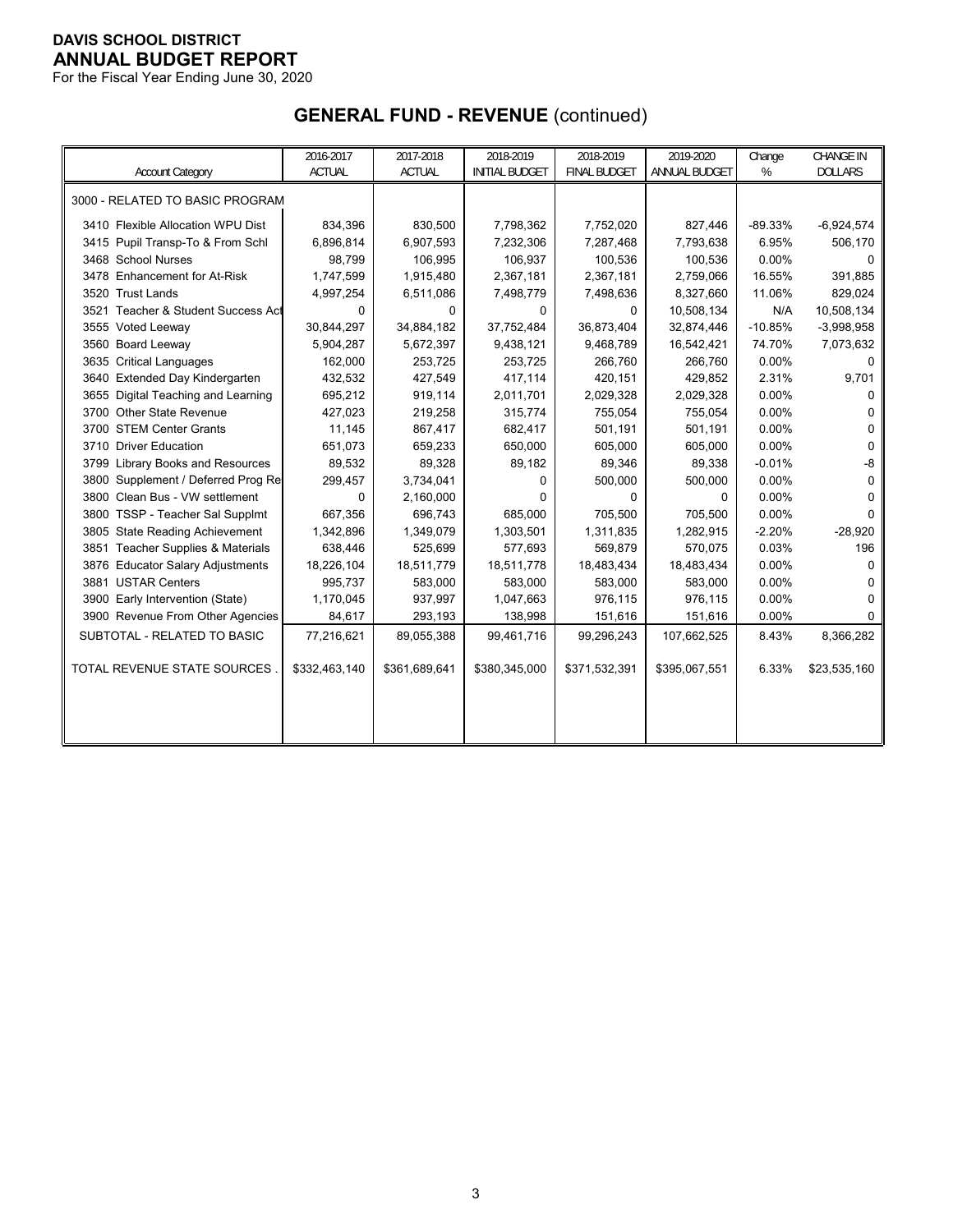For the Fiscal Year Ending June 30, 2020

# **GENERAL FUND - REVENUE** (continued)

|                                          | 2016-2017     | 2017-2018     | 2018-2019             | 2018-2019           | 2019-2020     | Change   | <b>CHANGE IN</b> |
|------------------------------------------|---------------|---------------|-----------------------|---------------------|---------------|----------|------------------|
| <b>Account Category</b>                  | <b>ACTUAL</b> | <b>ACTUAL</b> | <b>INITIAL BUDGET</b> | <b>FINAL BUDGET</b> | ANNUAL BUDGET | %        | <b>DOLLARS</b>   |
| 4000 - REVENUE FEDERAL SOURCES:          |               |               |                       |                     |               |          |                  |
| 4101 Title VIII - Impact Aid             | 458,464       | 536,446       | 400,000               | 702.695             | 702.695       | $0.00\%$ | 0                |
| 4300 ROTC Teacher Reimbursement          | 105,264       | 109,160       | 121,300               | 101,890             | 101,890       | 0.00%    | 0                |
| 4300 STEM Grants                         | 207,951       | 220,406       | 100,000               | 150,000             | 150,000       | 0.00%    | 0                |
| 4320 Headstart                           | 4,593,679     | 4,968,165     | 4,983,767             | 5,118,155           | 5,118,155     | 0.00%    | 0                |
| 4330 Title VII A - Indian Education      | 129,215       | 59,662        | 59,357                | 63,100              | 63,100        | 0.00%    | 0                |
| Title II A - Teacher Quality<br>4500     | 1,287,304     | 1,145,728     | 1,038,455             | 987.922             | 987.922       | 0.00%    | U                |
| Title I Grants<br>4511                   | 7,538,576     | 6,694,954     | 6,356,263             | 7,065,300           | 7,065,300     | 0.00%    | 0                |
| 4519 Title I C SC - Migrant              | 35,535        | 29,465        | 30,000                | 22,273              | 22,273        | 0.00%    | 0                |
| 4522 IDEA Part B - Pre-Schl              | 279,784       | 304,090       | 291,685               | 303,137             | 303,137       | 0.00%    | 0                |
| 4524 IDEA Part B Special Ed Formula      | 10,739,537    | 10,660,951    | 10,430,648            | 10,872,473          | 10,872,473    | 0.00%    | 0                |
| 4530 CTE Federal Funds                   | 566,366       | 573,681       | 573,681               | 612,178             | 612,178       | 0.00%    | 0                |
| 4541 Title III SC - English Lang. Acq    | 207,099       | 209,507       | 209,507               | 211,851             | 211,851       | $0.00\%$ | 0                |
| 4580 Adult Basic Education               | 272,087       | 378,399       | 404,799               | 434,299             | 434,299       | 0.00%    | 0                |
| 4600 21st Century After School           | 342,831       | 171,897       | 583,176               | 272,269             | 272,269       | $0.00\%$ | 0                |
| Other Federal Rev (thru State)<br>4600   | 507,288       | 175,357       | 603,474               | 330,311             | 330,311       | 0.00%    | U                |
| 4600<br>Early Intervention (Federal)     | 174,834       | 419,985       | 218,335               | 418,335             | 418,335       | 0.00%    | 0                |
| 4700 Americorps                          | 0             | 120,305       | 120,305               | 120,305             | 120,305       | 0.00%    | 0                |
| <b>Workforce Services Grants</b><br>4700 | 1,563,226     | 1,839,304     | 2,169,238             | 1,430,512           | 1,430,512     | 0.00%    | 0                |
| <b>Other Federal Revenue</b><br>4700     | 137,525       | 753,461       | 179,910               | 374,795             | 374,795       | 0.00%    | 0                |
| Medicaid Admin Outreach<br>4901          | 329,329       | 221,911       | 330,000               | 330,000             | 330,000       | 0.00%    | 0                |
| 4940 Medicaid Fee for Service            | 3,106,975     | 2,449,312     | 1,300,000             | 1,300,000           | 1,300,000     | 0.00%    | 0                |
| <b>TOTAL REVENUE FEDERAL SOURCE:</b>     | \$32,582,869  | \$32,042,146  | \$30,503,900          | \$31,221,800        | \$31,221,800  | 0.00%    | $\Omega$         |
| 5200 Interfund Transfer                  | 0             | 0             | 0                     | 0                   | 0             | 0.00%    | 0                |
| 5800 Use of Fund Balance                 | $\Omega$      | $\Omega$      | $\Omega$              | $\Omega$            | 0             | $0.00\%$ | 0                |
| <b>GRAND TOTAL REVENUE - GENERALL</b>    | \$475.455.446 | \$511,907,223 | \$524,617,500         | \$526,640,300       | \$560,537,700 | 6.44%    | \$33,897,401     |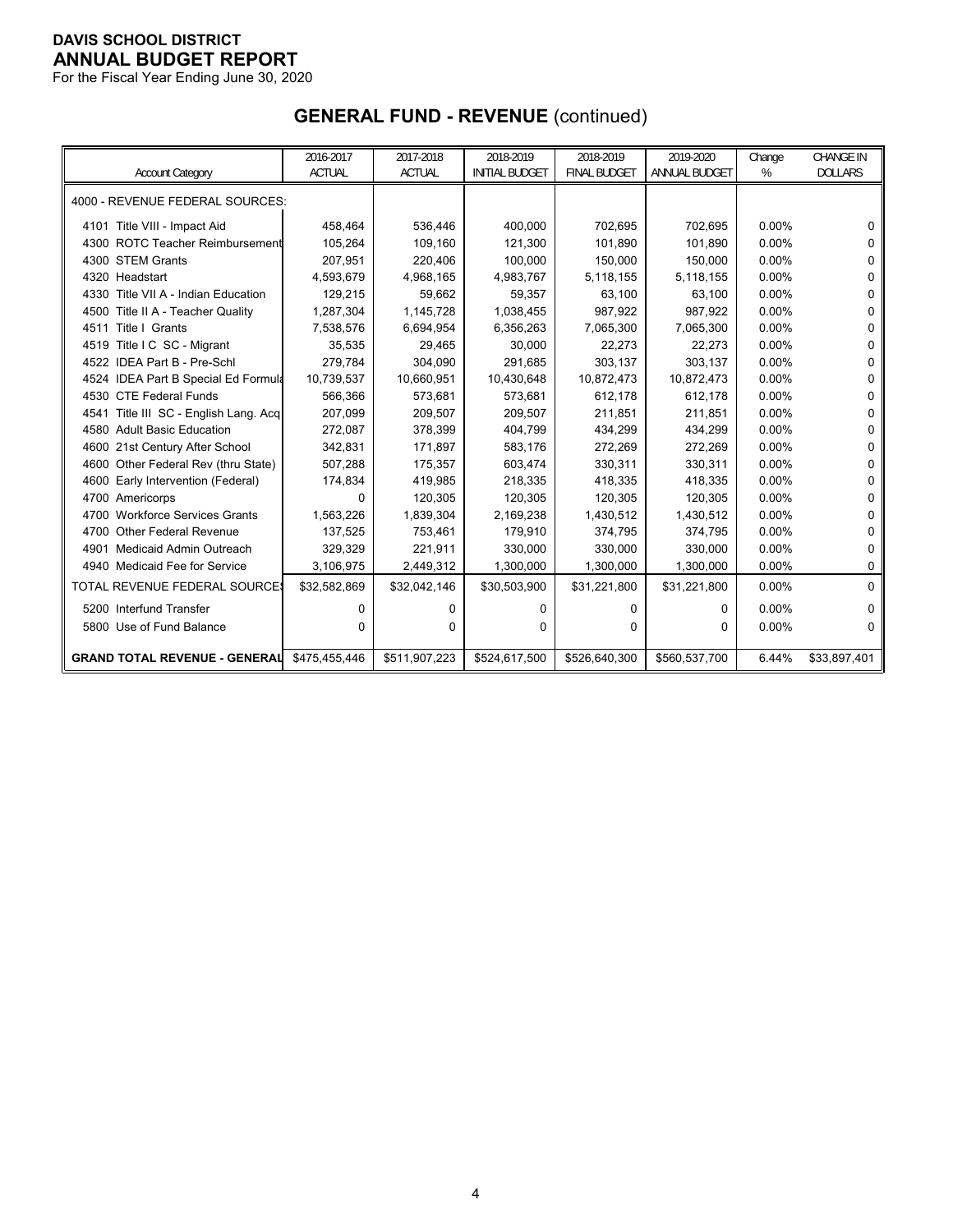For the Fiscal Year Ending June 30, 2020

## **GENERAL FUND - EXPENDITURE SUMMARY BY OBJECT**

|     | <b>Account Category</b>        | 2016-2017<br><b>ACTUAL</b> | 2017-2018<br><b>ACTUAL</b> | 2018-2019<br><b>INITIAL BUDGET</b> | 2018-2019<br><b>FINAL BUDGET</b> | 2019-2020<br>ANNUAL BUDGET | Change<br>% | <b>CHANGE IN</b><br><b>DOLLARS</b> |
|-----|--------------------------------|----------------------------|----------------------------|------------------------------------|----------------------------------|----------------------------|-------------|------------------------------------|
| 100 | <b>Salaries</b>                | 276,872,558                | 298,044,481                | 317,996,700                        | 312,530,200                      | 337,321,400                | 7.93%       | 24,791,200                         |
|     |                                |                            |                            |                                    |                                  |                            |             |                                    |
| 210 | Retirement                     | 56,532,044                 | 60,125,892                 | 64,201,600                         | 62,020,000                       | 67,025,300                 | 8.07%       | 5,005,300                          |
| 220 | Social Security                | 19,725,804                 | 21,138,823                 | 22,705,600                         | 22,415,000                       | 24,310,800                 | 8.46%       | 1,895,800                          |
| 240 | Health Insurance               | 59,227,004                 | 58,655,606                 | 65,773,900                         | 63,504,900                       | 65,510,000                 | 3.16%       | 2,005,100                          |
| 270 | Industrial Insurance           | 528,765                    | 673,676                    | 531,400                            | 763,600                          | 763,600                    | $0.00\%$    |                                    |
| 280 | <b>Other Benefits</b>          | 184,448                    | 185,759                    | 89,200                             | 34,600                           | 34,600                     | $0.00\%$    |                                    |
|     | <b>TOTAL BENEFITS</b>          | 136,198,065                | 140,779,756                | 153,301,700                        | 148,738,100                      | 157,644,300                | 5.99%       | 8,906,200                          |
| 300 | <b>Professional Services</b>   | 4,617,687                  | 4,120,245                  | 4,139,500                          | 4,024,000                        | 4,024,000                  | $0.00\%$    |                                    |
| 400 | Repair / Rental of Equipment   | 1,891,418                  | 2,000,674                  | 1,945,600                          | 2,198,200                        | 2,198,200                  | $0.00\%$    |                                    |
| 500 | Misc. Purchased Services       | 4,781,950                  | 4,840,489                  | 5,045,600                          | 5,688,500                        | 5,688,500                  | 0.00%       |                                    |
|     | TOTAL PURCHASED SERV.          | 11,291,055                 | 10,961,408                 | 11,130,700                         | 11,910,700                       | 11,910,700                 | $0.00\%$    | 0                                  |
| 600 | Supplies & Materials           | 27,234,591                 | 36,480,457                 | 32,735,200                         | 45,124,200                       | 45,324,200                 | 0.44%       | 200,000                            |
| 700 | Equipment                      | 8,041,215                  | 14,956,396                 | 8,651,300                          | 8,029,700                        | 8,029,700                  | $0.00\%$    |                                    |
| 800 | Fees & Misc. Expenses          | 824,547                    | $-188,963$                 | 801,900                            | 307,400                          | 307,400                    | $0.00\%$    |                                    |
|     |                                |                            |                            |                                    |                                  |                            |             |                                    |
|     | <b>TOTAL EXPENDITURES</b>      | \$460,462,031              | \$501,033,535              | \$524,617,500                      | \$526,640,300                    | \$560,537,700              | 6.44%       | \$33,897,400                       |
|     | Increase to Fund Balance       | 0                          | O                          | 0                                  | 0                                | $\Omega$                   | $0.00\%$    |                                    |
|     | TOTAL EXPENDITURES & OTHER USE | 460,462,031                | 501,033,535                | 524,617,500                        | 526,640,300                      | 560,537,700                | 6.44%       | 33,897,400                         |

# **GENERAL FUND - EXPENDITURE SUMMARY BY FUNCTION**

|                                 | 2016-2017     | 2017-2018     | 2018-2019             | 2018-2019           | 2019-2020     | Change   | <b>CHANGE IN</b> |
|---------------------------------|---------------|---------------|-----------------------|---------------------|---------------|----------|------------------|
| <b>Account Category</b>         | <b>ACTUAL</b> | <b>ACTUAL</b> | <b>INITIAL BUDGET</b> | <b>FINAL BUDGET</b> | ANNUAL BUDGET | %        | <b>DOLLARS</b>   |
| 1000 - INSTRUCTION              | 314,917,993   | 336,237,490   | 357,253,200           | 359,284,200         | 382,649,300   | 6.50%    | 23,365,100       |
| 2100 - STUDENT SUPPORT SERVICES | 16,015,062    | 17,708,229    | 18,992,500            | 19,018,200          | 21,236,600    | 11.66%   | 2,218,400        |
| 2200 - INSTRUCTIONAL SUPPORT    | 20,886,518    | 22,001,747    | 23,451,900            | 23,007,800          | 24,298,900    | 5.61%    | 1,291,100        |
| 2300 - GENERAL ADMINISTRATION   | 2,772,126     | 2,711,466     | 2,880,000             | 3,000,900           | 3,114,300     | 3.78%    | 113,400          |
| 2400 - SCHOOL ADMINISTRATION    | 34,455,761    | 37,375,321    | 41,011,600            | 40,129,700          | 43,311,400    | 7.93%    | 3,181,700        |
| 2500 - CENTRAL                  | 15,079,440    | 16,935,865    | 17,667,900            | 17,398,100          | 18,345,800    | 5.45%    | 947,700          |
| 2600 - OPERATIONS & MAINTENANCE | 43,193,068    | 51,134,507    | 49,219,300            | 51,475,300          | 53,682,100    | 4.29%    | 2,206,800        |
| 2700 - STUDENT TRANSPORTATION   | 13,142,063    | 16,928,910    | 14, 141, 100          | 13,326,100          | 13,899,300    | 4.30%    | 573,200          |
| 3300 - COMMUNITY SERVICES       |               |               |                       |                     | 0             | $0.00\%$ |                  |
| <b>TOTAL EXPENDITURES</b>       | 460,462,031   | 501,033,535   | 524,617,500           | 526,640,300         | 560,537,700   | 6.44%    | 33,897,400       |
| Increase to Fund Balance        |               |               |                       |                     | 0             |          |                  |
| TOTAL EXPENDITURES & OTHER USI  | 460.462.031   | 501,033,535   | 524.617.500           | 526.640.300         | 560.537.700   | 6.44%    | 33,897,400       |

# **GENERAL FUND - REVENUE SUMMARY BY SOURCE**

| <b>Account Category</b>                                                                                                            | 2016-2017<br><b>ACTUAL</b>                             | 2017-2018<br><b>ACTUAL</b>                             | 2018-2019<br><b>INITIAL BUDGET</b>                     | 2018-2019<br><b>FINAL BUDGET</b>                       | 2019-2020<br>ANNUAL BUDGET                                  | Change<br>%                                     | <b>CHANGE IN</b><br><b>DOLLARS</b>              |
|------------------------------------------------------------------------------------------------------------------------------------|--------------------------------------------------------|--------------------------------------------------------|--------------------------------------------------------|--------------------------------------------------------|-------------------------------------------------------------|-------------------------------------------------|-------------------------------------------------|
| 1000 - TAX REVENUE<br>1900 - OTHER LOCAL REVENUE<br>3000 - STATE REVENUE<br>4000 - FEDERAL REVENUE<br>5000 - OTHER REVENUE SOURCES | 100,154,506<br>10.254.931<br>332,463,140<br>32,582,869 | 106,792,006<br>11,383,430<br>361,689,641<br>32.042.146 | 102,137,600<br>11,631,000<br>380.345.000<br>30,503,900 | 111.558.853<br>12.327.256<br>371,532,391<br>31.221.800 | 121,674,485<br>12.573.864<br>395,067,551<br>31.221.800<br>0 | 9.07%<br>2.00%<br>6.33%<br>$0.00\%$<br>$0.00\%$ | 10,115,632<br>246,608<br>23,535,160<br>0  <br>0 |
| <b>GRAND TOTAL - GENERAL FUND</b>                                                                                                  | \$475,455,446                                          | \$511,907,223                                          | \$524,617,500                                          | \$526,640,300                                          | \$560,537,700                                               | 6.44%                                           | \$33,897,401                                    |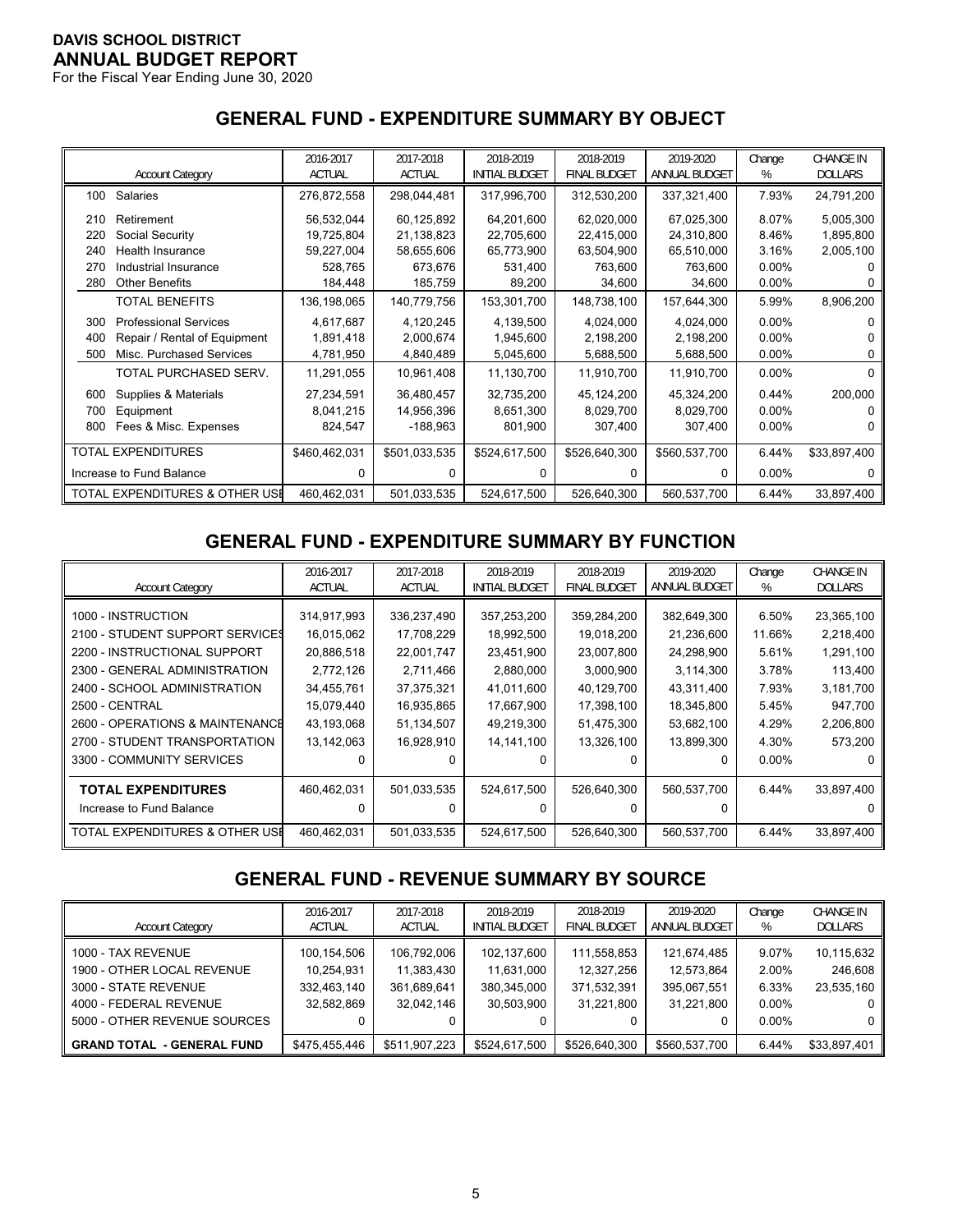For the Fiscal Year Ending June 30, 2020

# **GENERAL FUND - EXPENDITURES**

|     |                                        | 2016-2017   | 2017-2018     | 2018-2019             | 2018-2019    | 2019-2020     | Change | <b>CHANGE IN</b> |
|-----|----------------------------------------|-------------|---------------|-----------------------|--------------|---------------|--------|------------------|
|     | <b>Account Category</b>                | ACTUAL      | <b>ACTUAL</b> | <b>INITIAL BUDGET</b> | FINAL BUDGET | ANNUAL BUDGET | %      | <b>DOLLARS</b>   |
|     | 1000 - INSTRUCTION                     |             |               |                       |              |               |        |                  |
|     | 131 Sal-Teachers                       | 172,762,649 | 181,667,553   | 193,468,100           | 189,100,600  | 204,637,200   | 8.22%  | 15,536,600       |
| 132 | Sal-Substitutes                        | 2,748,120   | 2,867,279     | 2,942,200             | 3,083,900    | 3,176,400     | 3.00%  | 92,500           |
|     | 160 Sal-Teacher Assistants             | 20,063,418  | 23,807,979    | 25,381,000            | 24,715,900   | 26,310,100    | 6.45%  | 1,594,200        |
|     | <b>TOTAL SALARIES</b>                  | 195,574,187 | 208,342,811   | 221,791,300           | 216,900,400  | 234,123,700   | 7.94%  | 17,223,300       |
|     |                                        |             |               |                       |              |               |        |                  |
| 210 | Retirement                             | 39,608,575  | 41,884,810    | 44,672,200            | 42,849,100   | 46,312,900    | 8.08%  | 3,463,800        |
| 220 | Social Security                        | 14,034,249  | 14,836,351    | 15,990,700            | 15,676,000   | 16,987,100    | 8.36%  | 1,311,100        |
| 240 | Insurance                              | 42,469,757  | 41,108,302    | 47,180,300            | 45,563,800   | 46,930,700    | 3.00%  | 1,366,900        |
| 270 | <b>Workers Compensation</b>            | 528,765     | 673,676       | 531,400               | 763,600      | 763,600       | 0.00%  | 0                |
| 280 | Unemployment Ins                       | 48,421      | 66,338        | 86,200                | 31,600       | 31,600        | 0.00%  | 0                |
|     | <b>TOTAL BENEFITS</b>                  | 96,689,767  | 98,569,477    | 108,460,800           | 104,884,100  | 111,025,900   | 5.86%  | 6,141,800        |
| 300 | <b>Professional Services</b>           | 3,568,983   | 3,307,073     | 3,278,300             | 3,226,900    | 3,226,900     | 0.00%  | 0                |
| 400 | Repair/Rental of Equip                 | 234,631     | 164,833       | 165,000               | 220,400      | 220,400       | 0.00%  | 0                |
| 500 | Misc. Purchased Services               | 513,422     | 282,287       | 296,400               | 458,500      | 458,500       | 0.00%  | 0                |
|     | TOTAL PURCHASED SERV.                  | 4,317,036   | 3,754,193     | 3,739,700             | 3,905,800    | 3,905,800     | 0.00%  | 0                |
|     |                                        |             |               |                       |              |               |        |                  |
|     | 610 Supplies                           | 7,315,887   | 8,254,515     | 8,685,400             | 11,132,000   | 11,132,000    | 0.00%  | 0                |
| 641 | Textbooks                              | 1,210,049   | 2,355,452     | 2,403,700             | 4,634,100    | 4,634,100     | 0.00%  | 0                |
| 650 | Instructional Technology               | 3,000,000   | 9,216,829     | 4,268,400             | 11,012,100   | 11,012,100    | 0.00%  | 0                |
| 680 | <b>Other Material</b>                  | 352,659     | 486,718       | 1,034,700             | 581,000      | 581,000       | 0.00%  | 0                |
|     | <b>TOTAL SUPPLIES</b>                  | 11,878,595  | 20,313,514    | 16,392,200            | 27,359,200   | 27,359,200    | 0.00%  | 0                |
| 700 | Equipment                              | 5,756,817   | 5,257,495     | 6,194,300             | 5,934,700    | 5,934,700     | 0.00%  | 0                |
| 800 | Other                                  | 701,591     | 0             | 674,900               | 300,000      | 300,000       | 0.00%  | 0                |
|     | TOTAL INSTRUCTION                      | 314,917,993 | 336,237,490   | 357,253,200           | 359,284,200  | 382,649,300   | 6.50%  | 23,365,100       |
|     |                                        |             |               |                       |              |               |        |                  |
|     | <b>2100 - STUDENT SUPPORT SERVICES</b> |             |               |                       |              |               |        |                  |
| 141 | Sal-Social Work                        | 574,034     | 676,737       | 706,100               | 958,000      | 1,019,800     | 6.45%  | 61,800           |
|     | 142 Sal-Guidance                       | 7,517,122   | 8,062,723     | 8,794,800             | 8,492,200    | 9,739,900     | 14.69% | 1,247,700        |
| 143 | Sal-Nurses                             | 684,554     | 770,460       | 813,300               | 861,000      | 1,016,500     | 18.06% | 155,500          |
| 144 | Sal-Psychologists                      | 1,787,001   | 2,323,280     | 2,445,200             | 2,438,400    | 2,595,700     | 6.45%  | 157,300          |
|     | 152 Sal-Clerical                       | 71,718      | 86,555        | 91,100                | 99,900       | 106,300       | 6.41%  | 6,400            |
|     | <b>TOTAL SALARIES</b>                  | 10,634,429  | 11,919,755    | 12,850,500            | 12,849,500   | 14,478,200    | 12.68% | 1,628,700        |
| 210 | Retirement                             | 2,341,628   | 2,583,758     | 2,771,900             | 2,759,000    | 3,092,000     | 12.07% | 333,000          |
| 220 | Social Security                        | 772,343     | 866,010       | 919,400               | 940,100      | 1,075,700     | 14.42% | 135,600          |
|     | 240 Insurance                          | 2,170,332   | 2,235,663     | 2,342,200             | 2,370,700    | 2,491,800     | 5.11%  | 121,100          |
|     | <b>TOTAL BENEFITS</b>                  | 5,284,303   | 5,685,431     | 6,033,500             | 6,069,800    | 6,659,500     | 9.72%  | 589,700          |
|     |                                        |             |               |                       |              |               |        |                  |
| 300 | <b>Professional Services</b>           | 5,500       | 0             | 0                     | 0            | 0             | 0.00%  | 0                |
| 500 | Misc. Purchased Services               | 40,602      | 43,661        | 51,900                | 47,200       | 47,200        | 0.00%  | 0                |
|     | TOTAL PURCHASED SERV.                  | 46,102      | 43,661        | 51,900                | 47,200       | 47,200        | 0.00%  | $\Omega$         |
|     | 600 Supplies                           | 38,551      | 41,195        | 41.700                | 51,700       | 51,700        | 0.00%  | 0                |
|     | 700 Equipment                          | 11,677      | 18,187        | 14,900                | 0            | 0             | 0.00%  | 0                |
|     | TOTAL STUDENT SUPPORT SERVICE          | 16,015,062  | 17,708,229    | 18,992,500            | 19,018,200   | 21,236,600    | 11.66% | 2,218,400        |
|     |                                        |             |               |                       |              |               |        |                  |
|     |                                        |             |               |                       |              |               |        |                  |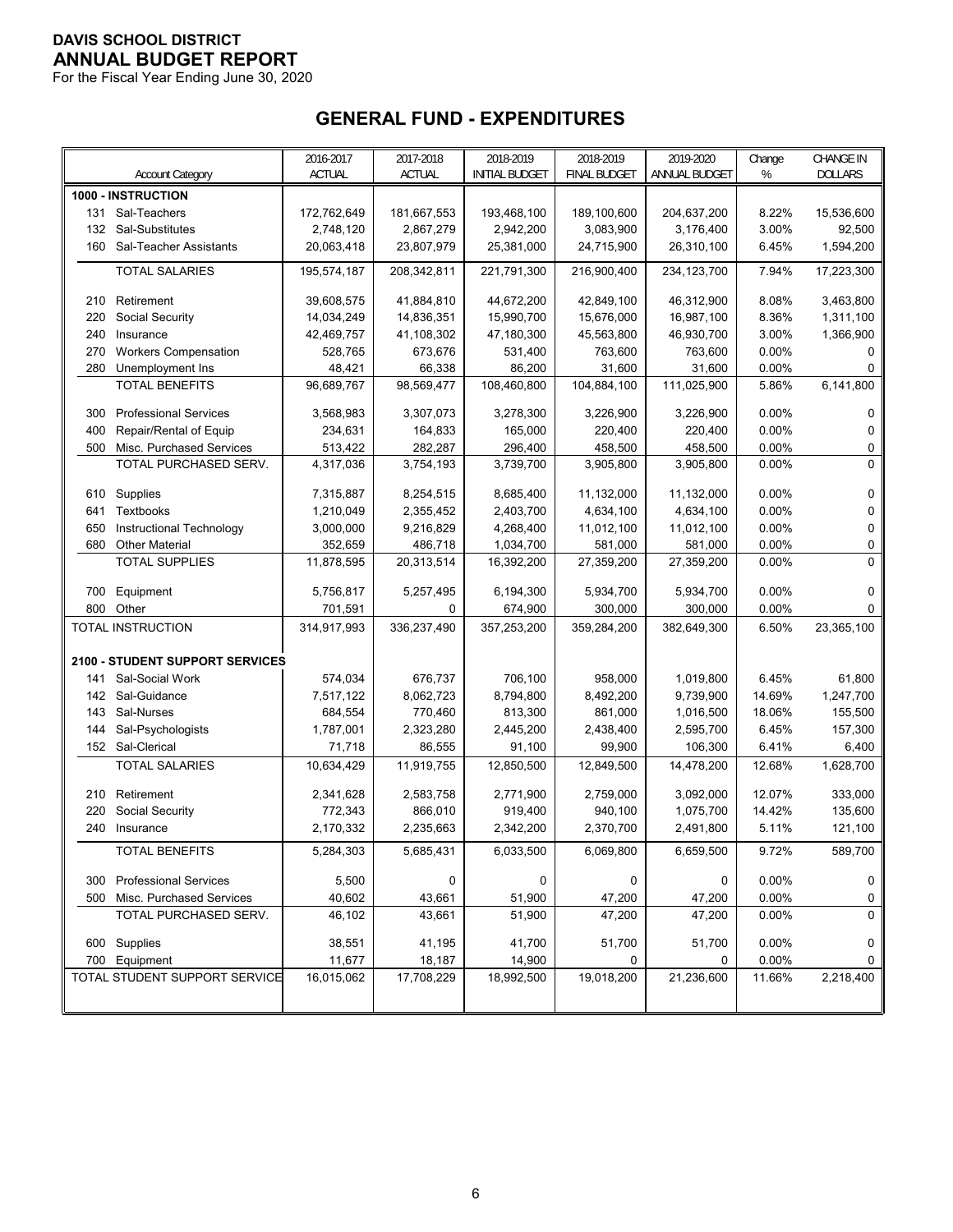For the Fiscal Year Ending June 30, 2020

|     |                                    | 2016-2017     | 2017-2018     | 2018-2019             | 2018-2019           | 2019-2020     | Change | CHANGE IN      |
|-----|------------------------------------|---------------|---------------|-----------------------|---------------------|---------------|--------|----------------|
|     | <b>Account Category</b>            | <b>ACTUAL</b> | <b>ACTUAL</b> | <b>INITIAL BUDGET</b> | <b>FINAL BUDGET</b> | ANNUAL BUDGET | %      | <b>DOLLARS</b> |
|     | 2200 - INSTRUCTIONAL STAFF SUPPORT |               |               |                       |                     |               |        |                |
|     | 115 Sal-Supervisors                | 5,190,361     | 5,113,664     | 5,356,200             | 5,539,200           | 5,896,500     | 6.45%  | 357,300        |
| 145 | Sal-Media Certificated             | 1,647,555     | 1,591,942     | 1,672,900             | 1,699,700           | 1,809,300     | 6.45%  | 109,600        |
| 152 | Sal-Clerical                       | 1,813,667     | 2,061,464     | 2,291,000             | 2,121,100           | 2,257,900     | 6.45%  | 136,800        |
| 162 | Sal-Media Aides                    | 1,427,733     | 1,567,033     | 1,648,600             | 1,585,200           | 1,687,400     | 6.45%  | 102,200        |
| 184 | School Technology Spec.            | 2,780,259     | 3,145,424     | 3,588,800             | 3,565,900           | 3,795,900     | 6.45%  | 230,000        |
|     | <b>TOTAL SALARIES</b>              | 12,859,575    | 13,479,527    | 14,557,500            | 14,511,100          | 15,447,000    | 6.45%  | 935,900        |
|     |                                    |               |               |                       |                     |               |        |                |
| 210 | Retirement                         | 2,850,894     | 2,982,969     | 3,134,100             | 3,159,000           | 3,362,800     | 6.45%  | 203,800        |
| 220 | Social Security                    | 906,578       | 948,567       | 997,100               | 1,012,600           | 1,077,900     | 6.45%  | 65,300         |
| 240 | Insurance                          | 2,706,315     | 2,875,708     | 3,010,800             | 2,868,700           | 2,954,800     | 3.00%  | 86,100         |
| 290 | <b>Other Benefits</b>              | 758           | 0             | 0                     | 0                   | 0             | 0.00%  | 0              |
|     | <b>TOTAL BENEFITS</b>              | 6,464,545     | 6,807,244     | 7,142,000             | 7,040,300           | 7,395,500     | 5.05%  | 355,200        |
|     |                                    |               |               |                       |                     |               |        |                |
| 300 | <b>Professional Services</b>       | 153,497       | 132,897       | 95,300                | 74,200              | 74,200        | 0.00%  | 0              |
| 400 | Repair/Rental of Equipment         | 0             | 6,075         | 6,000                 | $\Omega$            | 0             | 0.00%  | 0              |
| 500 | Misc. Purchased Services           | 396,793       | 373,604       | 365,500               | 405,400             | 405,400       | 0.00%  | 0              |
|     | TOTAL PURCHASED SERV.              | 550,290       | 512,576       | 466,800               | 479,600             | 479,600       | 0.00%  | 0              |
|     |                                    |               |               |                       |                     |               |        |                |
| 610 | Supplies                           | 625,318       | 881,138       | 793,000               | 724,100             | 724,100       | 0.00%  | 0              |
| 644 | <b>Library Books</b>               | 346,905       | 232,750       | 420,000               | 250,000             | 250,000       | 0.00%  | 0              |
| 660 | Audio / Visual Material            | 2,625         | 8,715         | 2,700                 | 2,700               | 2,700         | 0.00%  | 0              |
| 700 | Equipment                          | 37,260        | 79,797        | 69,900                | 0                   | 0             | 0.00%  | 0              |
|     | TOTAL INSTRUCTIONAL STAFF SUPP     | 20,886,518    | 22,001,747    | 23,451,900            | 23,007,800          | 24,298,900    | 5.61%  | 1,291,100      |
|     | 2300 - GENERAL ADMINISTRATION      |               |               |                       |                     |               |        |                |
|     | 114 Sal-Administrators             | 1,224,434     | 1,097,163     | 1,162,100             | 1,118,200           | 1,190,300     | 6.45%  | 72,100         |
|     | 152 Sal-Clerical                   | 216,792       | 196,361       | 206,600               | 194,000             | 206,500       | 6.44%  | 12,500         |
|     | <b>TOTAL SALARIES</b>              | 1,441,226     | 1,293,524     | 1,368,700             | 1,312,200           | 1,396,800     | 6.45%  | 84,600         |
|     |                                    |               |               |                       |                     |               |        |                |
| 210 | Retirement                         | 250,322       | 258,373       | 271,600               | 269,700             | 287,100       | 6.45%  | 17,400         |
| 220 | Social Security                    | 65,596        | 70,359        | 73,300                | 69,400              | 73,900        | 6.48%  | 4,500          |
| 240 | Insurance                          | 131,738       | 183,561       | 192,700               | 230,100             | 237,000       | 3.00%  | 6,900          |
|     | <b>TOTAL BENEFITS</b>              | 447,656       | 512,293       | 537,600               | 569,200             | 598,000       | 5.06%  | 28,800         |
|     |                                    |               |               |                       |                     |               |        |                |
| 300 | <b>Professional Services</b>       | 135,486       | 126,466       | 185,300               | 111,900             | 111,900       | 0.00%  | 0              |
| 500 | Misc Services - Insurance          | 583,797       | 582,510       | 601,500               | 742,100             | 742,100       | 0.00%  | 0              |
|     | TOTAL PURCHASED SERV.              | 719,283       | 708,976       | 786,800               | 854,000             | 854,000       | 0.00%  | 0              |
|     |                                    |               |               |                       |                     |               |        |                |
|     | 600 Supplies                       | 102,147       | 125,162       | 115,400               | 187,100             | 187,100       | 0.00%  | 0              |
| 700 | Equipment                          | 2,577         | 6,089         | 6,100                 | 0                   | 0             | 0.00%  | 0              |
|     | 800 Other                          | 59,237        | 65,422        | 65,400                | 78,400              | 78,400        | 0.00%  | 0              |
|     | TOTAL GENERAL ADMINISTRATION       | 2,772,126     | 2,711,466     | 2,880,000             | 3,000,900           | 3,114,300     | 3.78%  | 113,400        |
|     |                                    |               |               |                       |                     |               |        |                |
|     |                                    |               |               |                       |                     |               |        |                |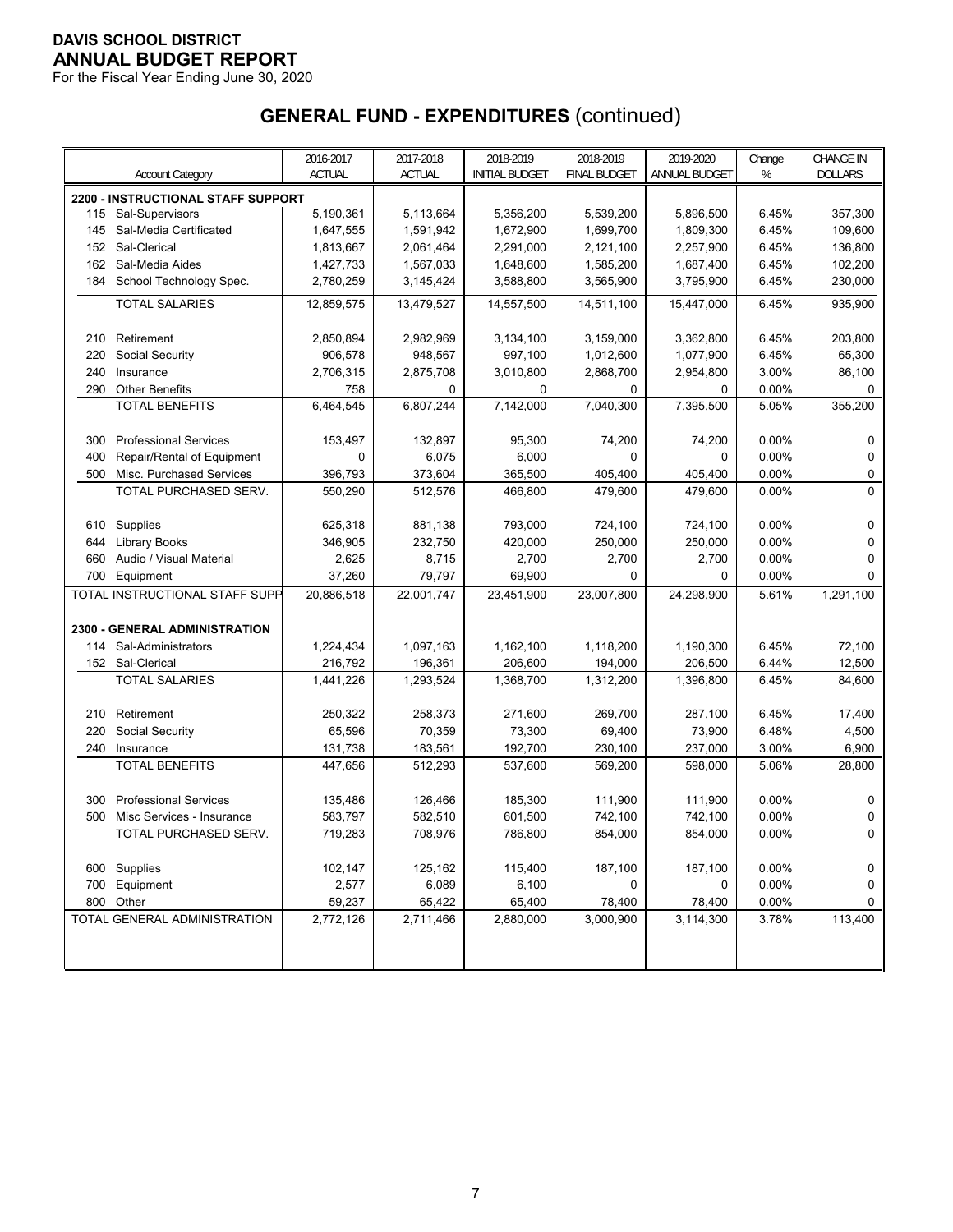For the Fiscal Year Ending June 30, 2020

|     |                                | 2016-2017     | 2017-2018     | 2018-2019             | 2018-2019           | 2019-2020     | Change   | <b>CHANGE IN</b> |
|-----|--------------------------------|---------------|---------------|-----------------------|---------------------|---------------|----------|------------------|
|     | <b>Account Category</b>        | <b>ACTUAL</b> | <b>ACTUAL</b> | <b>INITIAL BUDGET</b> | <b>FINAL BUDGET</b> | ANNUAL BUDGET | %        | <b>DOLLARS</b>   |
|     | 2400 - SCHOOL ADMINISTRATION   |               |               |                       |                     |               |          |                  |
| 121 | Sal-Administrators             | 17,768,039    | 18,769,709    | 20,621,800            | 20,444,200          | 22,162,900    | 8.41%    | 1,718,700        |
|     | 152 Sal-Clerical               | 5,087,910     | 6,184,056     | 6,830,900             | 6,690,200           | 7,221,700     | 7.94%    | 531,500          |
|     | <b>TOTAL SALARIES</b>          | 22,855,949    | 24,953,765    | 27,452,700            | 27,134,400          | 29,384,600    | 8.29%    | 2,250,200        |
|     |                                |               |               |                       |                     |               |          |                  |
| 210 | Retirement                     | 5,211,041     | 5,592,939     | 6,121,000             | 5,891,800           | 6,421,800     | 9.00%    | 530,000          |
| 220 | Social Security                | 1,639,335     | 1,804,146     | 1,976,400             | 1,933,800           | 2,133,500     | 10.33%   | 199,700          |
|     | 240 Insurance                  | 4,653,231     | 4,922,250     | 5,367,500             | 5,060,800           | 5,262,600     | 3.99%    | 201,800          |
|     | <b>TOTAL BENEFITS</b>          | 11,503,607    | 12,319,335    | 13,464,900            | 12,886,400          | 13,817,900    | 7.23%    | 931,500          |
|     |                                |               |               |                       |                     |               |          |                  |
| 300 | <b>Professional Services</b>   | 1,090         | 2,132         | 3,100                 | 600                 | 600           | 0.00%    | $\Omega$         |
| 500 | Misc. Purchased Services       | 70,548        | 77,478        | 65,900                | 85,000              | 85,000        | 0.00%    | 0                |
|     | TOTAL PURCHASED SERV.          | 71,638        | 79,610        | 69,000                | 85,600              | 85,600        | 0.00%    | 0                |
| 600 | Supplies                       | 192           | $\pmb{0}$     | $\Omega$              | $\Omega$            | $\Omega$      | 0.00%    | $\Omega$         |
| 800 | Other                          | 24,375        | 22,611        | 25,000                | 23,300              | 23,300        | 0.00%    | $\Omega$         |
|     | TOTAL SCHOOL ADMINISTRATION    | 34,455,761    | 37,375,321    | 41,011,600            | 40,129,700          | 43,311,400    | 7.93%    | 3,181,700        |
|     |                                |               |               |                       |                     |               |          |                  |
|     | 2500 - CENTRAL                 |               |               |                       |                     |               |          |                  |
|     | 100 Salaries                   | 8,680,154     | 10,271,817    | 10,583,600            | 10,662,100          | 11,349,800    | 6.45%    | 687,700          |
|     |                                |               |               |                       |                     |               |          |                  |
| 210 | Retirement                     | 1,971,716     | 2,246,066     | 2,347,700             | 2,343,200           | 2,494,300     | 6.45%    | 151,100          |
| 220 | Social Security                | 619,167       | 734,505       | 755,500               | 768,300             | 817,900       | 6.46%    | 49,600           |
| 240 | Insurance                      | 1,936,017     | 2,014,855     | 2,164,600             | 1,978,000           | 2,037,300     | 3.00%    | 59,300           |
| 290 | <b>Other Benefits</b>          | 3,050         |               | 0                     | 0                   | 0             | 0.00%    | 0                |
|     | <b>TOTAL BENEFITS</b>          | 4,529,950     | 4,995,426     | 5,267,800             | 5,089,500           | 5,349,500     | 5.11%    | 260,000          |
| 300 | <b>Professional Services</b>   | 748,596       | 539,169       | 565,900               | 610,700             | 610,700       | 0.00%    | 0                |
| 400 | Repair / Rental of Equipment   | 158,155       | 184,116       | 147,400               | 104,900             | 104,900       | 0.00%    | 0                |
| 500 | Misc. Purchased Services       | 137,190       | 132,983       | 130,600               | 134,800             | 134,800       | 0.00%    | 0                |
|     | TOTAL PURCHASED SERV.          | 1,043,941     | 856,268       | 843,900               | 850,400             | 850,400       | 0.00%    | $\mathbf{0}$     |
|     |                                |               |               |                       |                     |               |          |                  |
| 600 | Supplies                       | 438,610       | 599,120       | 479,000               | 928,600             | 928,600       | 0.00%    | $\mathbf 0$      |
| 700 | Equipment                      | 386,785       | 525,191       | 490,000               | $\mathbf 0$         | 0             | 0.00%    | 0                |
| 800 | Other                          | 0             | $-311,957$    | 3,600                 | $-132,500$          | $-132,500$    | $0.00\%$ | 0                |
|     | TOTAL BUSINESS SUPPORT SERVICE | 15,079,440    | 16,935,865    | 17,667,900            | 17,398,100          | 18,345,800    | 5.45%    | 947,700          |
|     |                                |               |               |                       |                     |               |          |                  |
|     |                                |               |               |                       |                     |               |          |                  |
|     |                                |               |               |                       |                     |               |          |                  |
|     |                                |               |               |                       |                     |               |          |                  |
|     |                                |               |               |                       |                     |               |          |                  |
|     |                                |               |               |                       |                     |               |          |                  |
|     |                                |               |               |                       |                     |               |          |                  |
|     |                                |               |               |                       |                     |               |          |                  |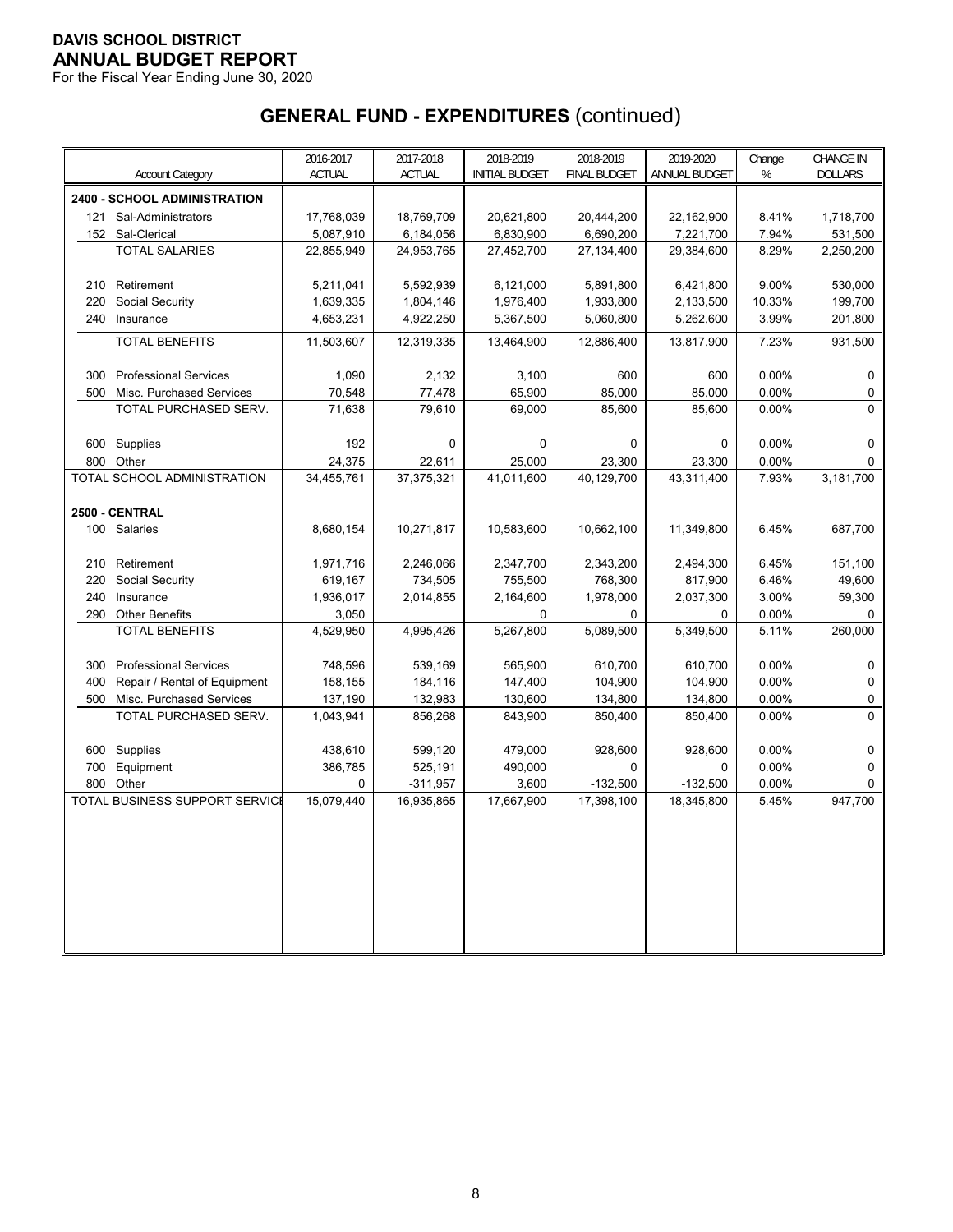For the Fiscal Year Ending June 30, 2020

|     |                                            | 2016-2017     | 2017-2018     | 2018-2019              | 2018-2019              | 2019-2020     | Change   | <b>CHANGE IN</b> |
|-----|--------------------------------------------|---------------|---------------|------------------------|------------------------|---------------|----------|------------------|
|     | <b>Account Category</b>                    | <b>ACTUAL</b> | <b>ACTUAL</b> | <b>INITIAL BUDGET</b>  | <b>FINAL BUDGET</b>    | ANNUAL BUDGET | %        | DOLLARS          |
|     | <b>2600 - OPERATIONS &amp; MAINTENANCE</b> |               |               |                        |                        |               |          |                  |
|     | 152 Sal - Sec & Clerical                   | 326,903       | 368,595       | 393,800                | 404,300                | 430,400       | 6.46%    | 26,100           |
| 181 | Sal - Supervisors                          | 603,541       | 565.714       | 593.200                | 589,700                | 627,700       | 6.44%    | 38,000           |
|     | 182 Sal - Cust/ Maint Pers                 | 17,537,544    | 20,233,224    | 21,324,900             | 21,334,800             | 22.810.900    | 6.92%    | 1,476,100        |
|     | <b>TOTAL SALARIES</b>                      | 18,467,988    | 21, 167, 533  | 22,311,900             | 22,328,800             | 23,869,000    | 6.90%    | 1,540,200        |
|     |                                            |               |               |                        |                        |               |          |                  |
| 210 | Retirement                                 | 3,234,463     | 3,527,931     | 3,746,600              | 3,678,100              | 3,915,300     | 6.45%    | 237,200          |
| 220 | Social Security                            | 1,228,181     | 1,397,211     | 1,474,000              | 1,515,600              | 1,613,400     | 6.45%    | 97,800           |
| 240 | Insurance                                  | 4,149,307     | 4,315,323     | 4,461,800              | 4,385,400              | 4,517,000     | 3.00%    | 131,600          |
| 280 | Unemployment Insurance                     | 176           | 5,181         | 3,000                  | 3,000                  | 3,000         | 0.00%    | 0                |
|     | <b>TOTAL BENEFITS</b>                      | 8,612,127     | 9,245,646     | 9,685,400              | $\overline{9,}582,100$ | 10,048,700    | 4.87%    | 466,600          |
| 300 | <b>Professional Services</b>               | 5,625         | 14,640        | 14,700                 | 300                    | 300           | 0.00%    | 0                |
| 400 | Repair / Rental of Equipment               | 1,376,901     | 1,575,629     | 1,530,000              | 1,773,100              | 1,773,100     | 0.00%    | 0                |
| 500 | Misc. Purchased Services                   | 2,861,399     | 3,207,110     | 3,395,700              | 3,692,800              | 3,692,800     | 0.00%    | 0                |
|     | TOTAL PURCHASED SERV.                      | 4,243,925     | 4,797,379     | 4,940,400              | 5,466,200              | 5,466,200     | 0.00%    | $\Omega$         |
|     |                                            |               |               |                        |                        |               |          |                  |
| 600 | Supplies / Utilities                       | 11,762,303    | 11,826,251    | 12,155,500             | 13,003,200             | 13,203,200    | 1.54%    | 200,000          |
| 700 | Equipment                                  | 106,725       | 4,097,698     | 126,100                | 1,095,000              | 1,095,000     | 0.00%    | 0                |
|     | TOTAL OPERATIONS & MAINTENANC              | 43,193,068    | 51,134,507    | 49,219,300             | 51,475,300             | 53,682,100    | 4.29%    | 2,206,800        |
|     |                                            |               |               |                        |                        |               |          |                  |
|     | <b>2700 - STUDENT TRANSPORTATION</b>       |               |               |                        |                        |               |          |                  |
|     | 152 Sal - Clerical                         | 257,696       | 384,893       | 403.000                | 433,900                | 461,900       | 6.45%    | 28,000           |
|     | 172 Sal - Bus Drivers                      | 4,061,698     | 4,607,616     | 4,996,200              | 4,876,600              | 5,191,100     | 6.45%    | 314,500          |
| 173 | Sal - Mechanics                            | 1,020,687     | 817,154       | 855,700                | 798,600                | 850,100       | 6.45%    | 51,500           |
| 199 | Sal - Other                                | 1,018,969     | 806,086       | 825,600                | 722,600                | 769,200       | 6.45%    | 46,600           |
|     | <b>TOTAL SALARIES</b>                      | 6,359,050     | 6,615,749     | 7,080,500              | 6,831,700              | 7,272,300     | 6.45%    | 440,600          |
|     |                                            |               |               |                        |                        |               |          |                  |
| 210 | Retirement                                 | 1,063,405     | 1,049,046     | 1,136,500              | 1,070,100              | 1,139,100     | 6.45%    | 69,000           |
| 220 | Social Security                            | 460,355       | 481,674       | 519,200                | 499,200                | 531,400       | 6.45%    | 32,200           |
| 240 | Insurance                                  | 1,010,307     | 999,944       | 1,054,000              | 1,047,400              | 1,078,800     | 3.00%    | 31,400           |
| 280 | <b>Other Benefits</b>                      | 132,043       | 114,240       | $\Omega$               | 0                      | 0             | 0.00%    | 0                |
|     | <b>TOTAL BENEFITS</b>                      | 2,666,110     | 2,644,904     | 2,709,700              | 2,616,700              | 2,749,300     | 5.07%    | 132,600          |
|     |                                            |               |               |                        |                        |               |          |                  |
| 400 | Repair / Rental of Equipment               | 120,641       | 67,889        | 94,100                 | 99,200                 | 99,200        | 0.00%    | 0                |
| 500 | Misc. Purchased Services                   | 178,199       | 140,856       | 138,100                | 122,700                | 122,700       | 0.00%    | 0                |
|     | TOTAL PURCHASED SERV.                      | 298,840       | 208,745       | 232,200                | 221,900                | 221,900       | $0.00\%$ | 0                |
|     |                                            |               |               |                        |                        |               |          |                  |
|     | 600 Supplies                               | 2,039,345     | 2,452,612     | 2,335,700              | 2,617,600              | 2,617,600     | 0.00%    | 0                |
| 700 | Bus purchases                              | 1,739,374     | 4,971,939     | 1,750,000              | 1,000,000              | 1,000,000     | $0.00\%$ | 0                |
|     | 800 Other                                  | 39,344        | 34,961        | 33,000<br>14, 141, 100 | 38,200                 | 38,200        | $0.00\%$ | 0<br>573,200     |
|     | TOTAL STUDENT TRANSPORTATION               | 13,142,063    | 16,928,910    |                        | 13,326,100             | 13,899,300    | 4.30%    |                  |
|     |                                            |               |               |                        |                        |               |          |                  |
|     |                                            |               |               |                        |                        |               |          |                  |
|     |                                            |               |               |                        |                        |               |          |                  |
|     |                                            |               |               |                        |                        |               |          |                  |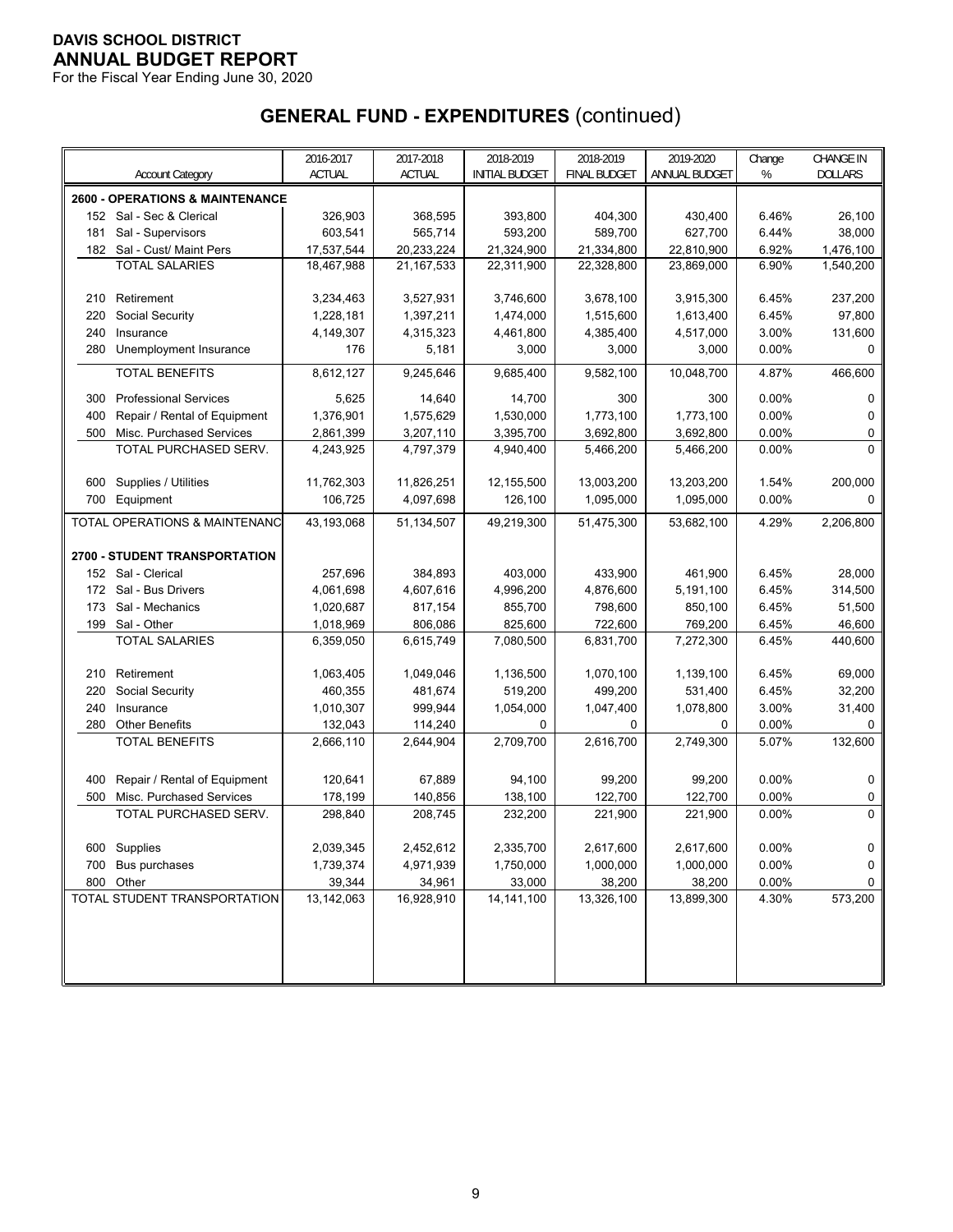For the Fiscal Year Ending June 30, 2020

|                                                        | 2016-2017     | 2017-2018     | 2018-2019             | 2018-2019           | 2019-2020     | Change   | <b>CHANGE IN</b> |
|--------------------------------------------------------|---------------|---------------|-----------------------|---------------------|---------------|----------|------------------|
| <b>Account Category</b>                                | <b>ACTUAL</b> | <b>ACTUAL</b> | <b>INITIAL BUDGET</b> | <b>FINAL BUDGET</b> | ANNUAL BUDGET | %        | <b>DOLLARS</b>   |
| TOTAL EXPENSE-GENERAL FUND                             | 460,462,031   | 501,033,535   | 524,617,500           | 526.640.300         | 560,537,700   | 6.44%    | 33,897,400       |
| Increase/(decrease) in Total Fund Bala                 | 0             |               |                       | 0                   | 0             | $0.00\%$ | 0                |
| TOTAL EXPENDITURES & OTHER USE                         | 460,462,031   | 501,033,535   | 524,617,500           | 526.640.300         | 560,537,700   | 6.44%    | 33,897,400       |
| TOTAL REVENUE AND OTHER SOURC                          | 475,455,446   | 511,907,223   | 524,617,500           | 526.640.300         | 560,537,700   | 6.44%    | 33,897,401       |
| EXCESS (DEFICIT) REVENUE OVER<br>(UNDER) EXPENDITURES. | 14,993,415    | 10,873,688    | 0                     | 0                   | 0             |          | 0                |
| FUND BALANCES, BEGINNING                               | 46.064.131    | 61,057,546    | 71,931,234            | 71,931,234          | 71,931,234    |          | 0                |
| <b>Budgeted Changes in Fund Balance</b>                |               |               |                       |                     | O             |          |                  |
| <b>FUND BALANCES, ENDING</b>                           | \$61,057,546  | \$71,931,234  | \$71,931,234          | \$71,931,234        | \$71,931,234  |          | \$0              |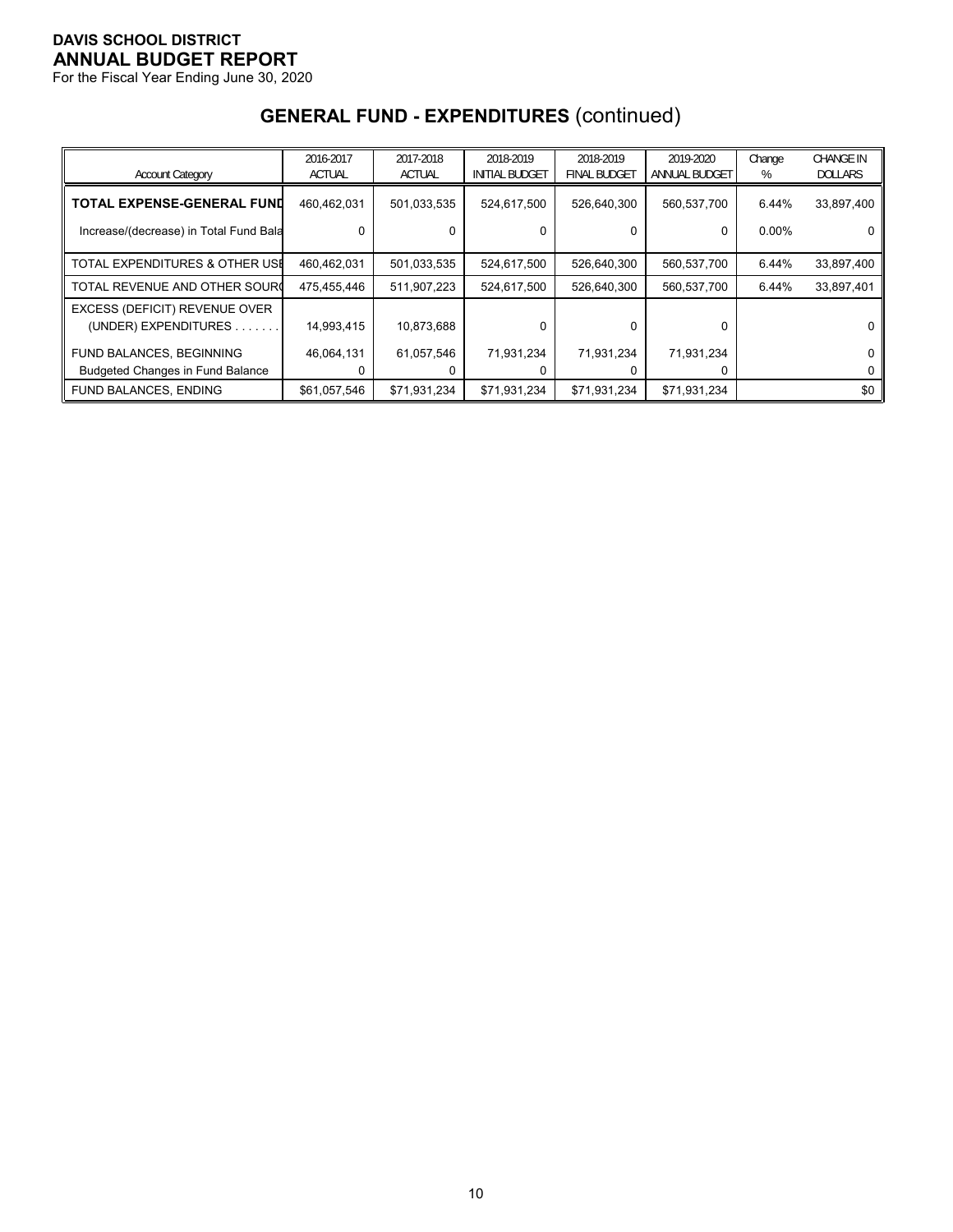For the Fiscal Year Ending June 30, 2020

# **STUDENT ACTIVITIES FUND - REVENUE**

| <b>Account Category</b>      | 2016-2017     | 2017-2018     | 2018-2019             | 2018-2019           | 2019-2020     | Change | <b>CHANGE IN</b> |
|------------------------------|---------------|---------------|-----------------------|---------------------|---------------|--------|------------------|
|                              | <b>ACTUAL</b> | <b>ACTUAL</b> | <b>INITIAL BUDGET</b> | <b>FINAL BUDGET</b> | ANNUAL BUDGET | %      | <b>DOLLARS</b>   |
| 1510 Interest on Investments | 222.720       | 292.840       | 303,000               | 478.100             | 482.900       | 1.00%  | 4.800            |
| 1700 School Fees             | 14,112,880    | 14.323.223    | 16,180,500            | 16.615.300          | 16,781,500    | 1.00%  | 166,200          |
| 1900 Other Local Revenue     | 2.860.932     | 3.094.656     | 2.828.000             | 3.553.700           | 3.589.200     | 1.00%  | 35,500           |
| <b>TOTAL REVENUE</b>         | \$17,196,532  | \$17,710,719  | \$19,311,500          | \$20,647,100        | \$20,853,600  | 1.00%  | \$206,500        |

# **STUDENT ACTIVITIES FUND - EXPENDITURES**

|            |                                                          | 2016-2017            | 2017-2018            | 2018-2019             | 2018-2019            | 2019-2020            | Change            | <b>CHANGE IN</b> |
|------------|----------------------------------------------------------|----------------------|----------------------|-----------------------|----------------------|----------------------|-------------------|------------------|
|            | <b>Account Category</b>                                  | <b>ACTUAL</b>        | <b>ACTUAL</b>        | <b>INITIAL BUDGET</b> | <b>FINAL BUDGET</b>  | ANNUAL BUDGET        | %                 | <b>DOLLARS</b>   |
| 100        | Salaries                                                 | 1,072,785            | 1,230,129            | 1,243,900             | 1,490,900            | 1,587,100            | 6.45%             | 96,200           |
| 210        | Retirement                                               | 120.727              | 142,149              | 140,800               | 152,000              | 153,500              | 0.99%             | 1,500            |
| 220        | Social Security                                          | 78,782               | 91,542               | 91,200                | 109,600              | 110,700              | 1.00%             | 1,100            |
|            | <b>TOTAL BENEFITS</b>                                    | 199,509              | 233,691              | 232,000               | 261,600              | 264,200              | 0.99%             | 2,600            |
| 300<br>500 | <b>Professional Services</b><br>Misc. Purchased Services | 1,648,981<br>489,235 | 1,559,485<br>704,729 | 1,553,200<br>750,400  | 1,984,800<br>400,400 | 1,984,800<br>400,400 | 0.00%<br>$0.00\%$ |                  |
|            | TOTAL PURCHASED SERV.                                    | 2,138,216            | 2,264,214            | 2,303,600             | 2,385,200            | 2,385,200            | $0.00\%$          | $\Omega$         |
|            |                                                          |                      |                      |                       |                      |                      |                   |                  |
| 600        | Supplies                                                 | 12,975,545           | 13,247,822           | 15,100,300            | 16,356,000           | 16,463,700           | 0.66%             | 107,700          |
| 700        | Furniture & Equipment                                    | 350,184              | 318,021              | 431,700               | 153,400              | 153,400              | $0.00\%$          | 0                |
|            | <b>TOTAL EXPENDITURES</b>                                | 16,736,239           | 17,293,877           | 19,311,500            | 20,647,100           | 20,853,600           | 1.00%             | 206,500          |
|            | TOTAL REVENUE AND OTHER SOUR(                            | 17,196,532           | 17,710,719           | 19,311,500            | 20,647,100           | 20,853,600           | 1.00%             | 206,500          |
|            | EXCESS (DEFICIT) REVENUE OVER                            |                      |                      |                       |                      |                      |                   |                  |
|            | (UNDER) EXPENDITURES                                     | 460,293              | 416,842              | 0                     | $\Omega$             | $\mathbf 0$          |                   | 0                |
|            |                                                          |                      |                      |                       |                      |                      |                   |                  |
|            | FUND BALANCE, BEGINNING                                  | 10,502,480           | 10,962,773           | 11,379,615            | 11,379,615           | 11,379,615           |                   | 0                |
|            | <b>Budgeted Changes in Fund Balance</b>                  | 0                    | 0                    | 0                     | 0                    | 0                    |                   |                  |
|            | FUND BALANCE, ENDING                                     | \$10,962,773         | \$11,379,615         | \$11,379,615          | \$11,379,615         | \$11,379,615         |                   | \$0              |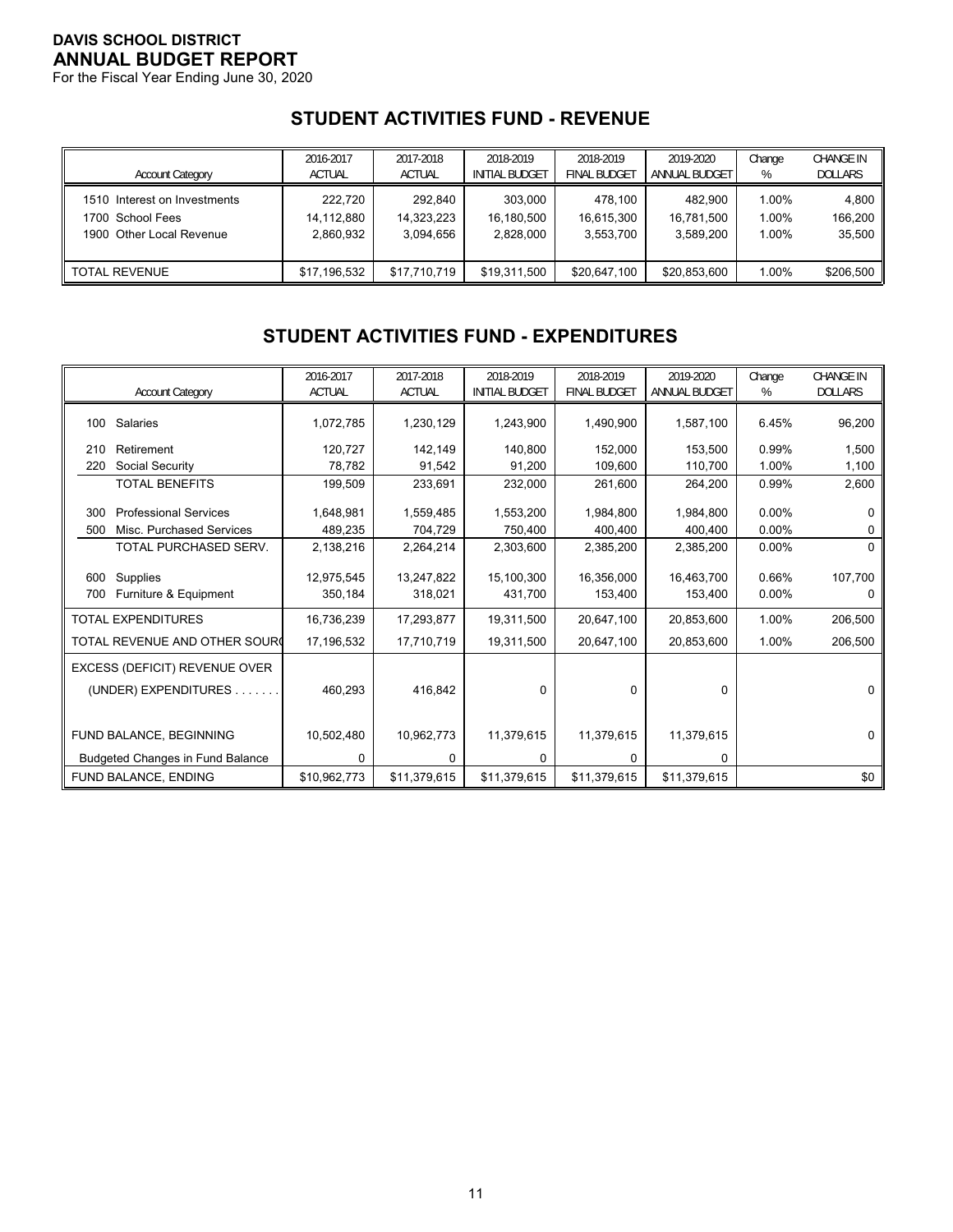For the Fiscal Year Ending June 30, 2020

# **TAX INCREMENT FUND - REVENUES**

| <b>Account Category</b>                                              | 2016-2017<br><b>ACTUAL</b> | 2017-2018<br><b>ACTUAL</b> | 2018-2019<br><b>INITIAL BUDGET</b> | 2018-2019<br><b>FINAL BUDGET</b> | 2019-2020<br>ANNUAL BUDGET | Change<br>% | <b>CHANGE IN</b><br><b>DOLLARS</b> |
|----------------------------------------------------------------------|----------------------------|----------------------------|------------------------------------|----------------------------------|----------------------------|-------------|------------------------------------|
| 1000 - REVENUE LOCAL SOURCES:<br>1195 Tax Increment collected by RDA | 7.471.295                  | 9.639.596                  | 12.000.000                         | 13.000.000                       | 13.000.000                 | $0.00\%$    |                                    |
| TOTAL REVENUE LOCAL SOURCES                                          | 7.471.295                  | 9.639.596                  | 12,000,000                         | 13,000,000                       | 13,000,000                 | $0.00\%$    |                                    |
| <b>TOTAL REVENUES</b>                                                | \$7,471,295                | \$9,639,596                | \$12,000,000                       | \$13,000,000                     | \$13,000,000               | $0.00\%$    | \$0                                |

# **TAX INCREMENT FUND - EXPENDITURES**

| <b>Account Category</b>                                          | 2016-2017<br><b>ACTUAL</b> | 2017-2018<br><b>ACTUAL</b> | 2018-2019<br><b>INITIAL BUDGET</b> | 2018-2019<br><b>FINAL BUDGET</b> | 2019-2020<br>ANNUAL BUDGET | Change<br>% | <b>CHANGE IN</b><br><b>DOLLARS</b> |
|------------------------------------------------------------------|----------------------------|----------------------------|------------------------------------|----------------------------------|----------------------------|-------------|------------------------------------|
| 3300 - COMMUNITY SERVICES:<br>Tax Increment used by RDA's<br>890 | 7,471,295                  | 9,639,596                  | 12,000,000                         | 13,000,000                       | 13,000,000                 | $0.00\%$    |                                    |
| TOTAL EXPENDITURES                                               | 7,471,295                  | 9,639,596                  | 12,000,000                         | 13,000,000                       | 13,000,000                 | $0.00\%$    |                                    |
| TOTAL ALL EXPENDITURES                                           | 7,471,295                  | 9,639,596                  | 12,000,000                         | 13,000,000                       | 13,000,000                 | $0.00\%$    |                                    |
| TOTAL REVENUE AND OTHER SOURC                                    | 7,471,295                  | 9,639,596                  | 12,000,000                         | 13.000.000                       | 13,000,000                 | $0.00\%$    |                                    |
| EXCESS (DEFICIT) REVENUE OVER                                    |                            |                            |                                    |                                  |                            |             |                                    |
| (UNDER) EXPENDITURES.                                            | 0                          | $\Omega$                   | $\Omega$                           | 0                                | $\Omega$                   |             |                                    |
| FUND BALANCES, BEGINNING                                         | 0                          | $\Omega$                   | $\Omega$                           | 0                                | 0                          |             |                                    |
| <b>Budgeted Changes in Fund Balance</b>                          |                            |                            | 0                                  | 0                                | $\Omega$                   |             |                                    |
| <b>FUND BALANCES, ENDING</b>                                     | \$0                        | \$0                        | \$0                                | \$0                              | \$0                        |             | \$0                                |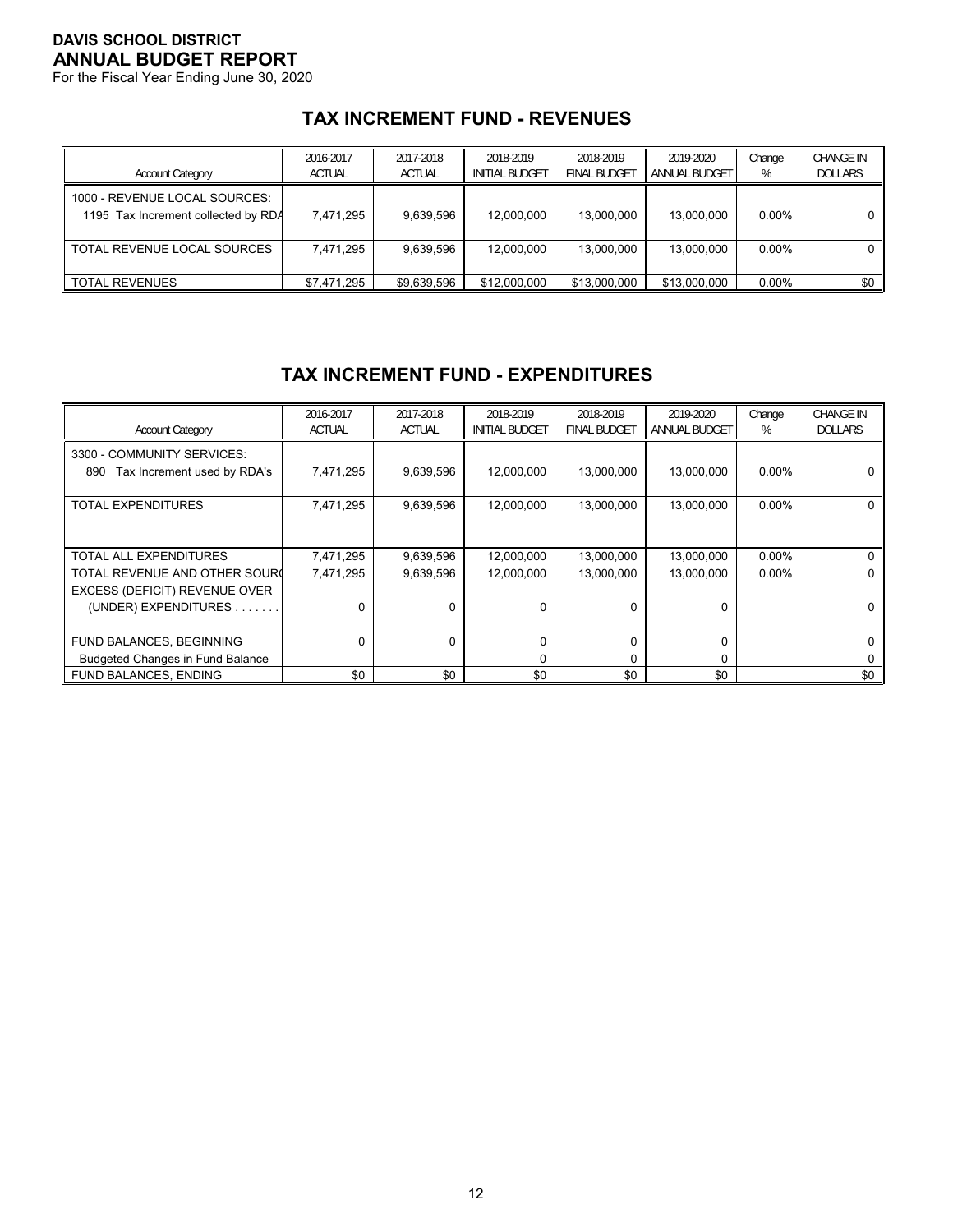For the Fiscal Year Ending June 30, 2020

# **CAPITAL OUTLAY FUND - REVENUES**

|                                    | 2016-2017     | 2017-2018     | 2018-2019             | 2018-2019           | 2019-2020     | Change      | <b>CHANGE IN</b> |
|------------------------------------|---------------|---------------|-----------------------|---------------------|---------------|-------------|------------------|
| <b>Account Category</b>            | <b>ACTUAL</b> | <b>ACTUAL</b> | <b>INITIAL BUDGET</b> | <b>FINAL BUDGET</b> | ANNUAL BUDGET | %           | <b>DOLLARS</b>   |
| 1000 - REVENUE LOCAL SOURCES:      |               |               |                       |                     |               |             |                  |
| Cap Outlay/Debt Serv Levy<br>1120  | 18,174,115    | 16,754,023    | 15,230,400            | 16,629,500          | 16,662,800    | 0.20%       | 33,300           |
| Earnings on Investments<br>1500    | 440,265       | 1,579,090     | 1,100,000             | 2,000,000           | 2.000.000     | $0.00\%$    | 0                |
| <b>Other Local Revenue</b><br>1900 | 178,805       | 466,334       | 175,800               | 1,028,700           | 1,028,700     | $0.00\%$    | 0                |
| TOTAL REVENUE LOCAL SOURCES        | 18,793,185    | 18,799,447    | 16,506,200            | 19,658,200          | 19,691,500    | 0.17%       | 33,300           |
|                                    |               |               |                       |                     |               |             |                  |
| 3000 - REVENUE STATE SOURCES       |               |               |                       |                     |               |             |                  |
| <b>Other State Sources</b><br>3900 | 71,664        | 273,561       | 0                     | 66,700              | 0             | $-100.00\%$ | $-66,700$        |
| 3650 Capital Outlay Equalization   | 6,197,356     | 5,105,031     | 4,169,200             | 4,870,100           | 6,278,700     | 28.9%       | 1,408,600        |
| TOTAL REVENUE STATE SOURCES        | 6,269,020     | 5,378,592     | 4,169,200             | 4,936,800           | 6,278,700     | 27.18%      | 1,341,900        |
|                                    |               |               |                       |                     |               |             |                  |
| TOTAL REVENUE CAPITAL OUTLAY       | 25,062,205    | 24,178,039    | 20,675,400            | 24,595,000          | 25,970,200    | 5.59%       | 1,375,200        |
| 5000 - OTHER FINANCING SOURCES:    |               |               |                       |                     |               |             |                  |
| 5100 Sale of Bonds                 | 80,000,000    | 69,375,000    | 70,000,000            | 50,000,000          | 50,000,000    | $0.00\%$    |                  |
| Sale of Fixed Assets<br>5300       | 688.421       | 477.031       | 0                     | 0                   | $\Omega$      | $0.00\%$    | n                |
| <b>Bond Premium</b><br>5500        | 4,990,408     | 2,521,001     | 0                     | 1,000,000           | 0             | $-100.00\%$ | $-1,000,000$     |
| Decrease to Fund Balance<br>5800   | 0             |               | 0                     | 25,000,000          | 0             | $-100.00\%$ | $-25,000,000$    |
|                                    |               |               |                       |                     |               |             |                  |
| TOTAL OTHER FINANCING SOURCES      | 85,678,829    | 72,373,032    | 70,000,000            | 76,000,000          | 50,000,000    | $-34.21%$   | $-26,000,000$    |
| TOTAL REVENUE & OTHER FINANCIN     | \$110,741,034 | \$96,551,071  | \$90,675,400          | \$100,595,000       | \$75,970,200  | $-24.48%$   | $-$ \$24,624,800 |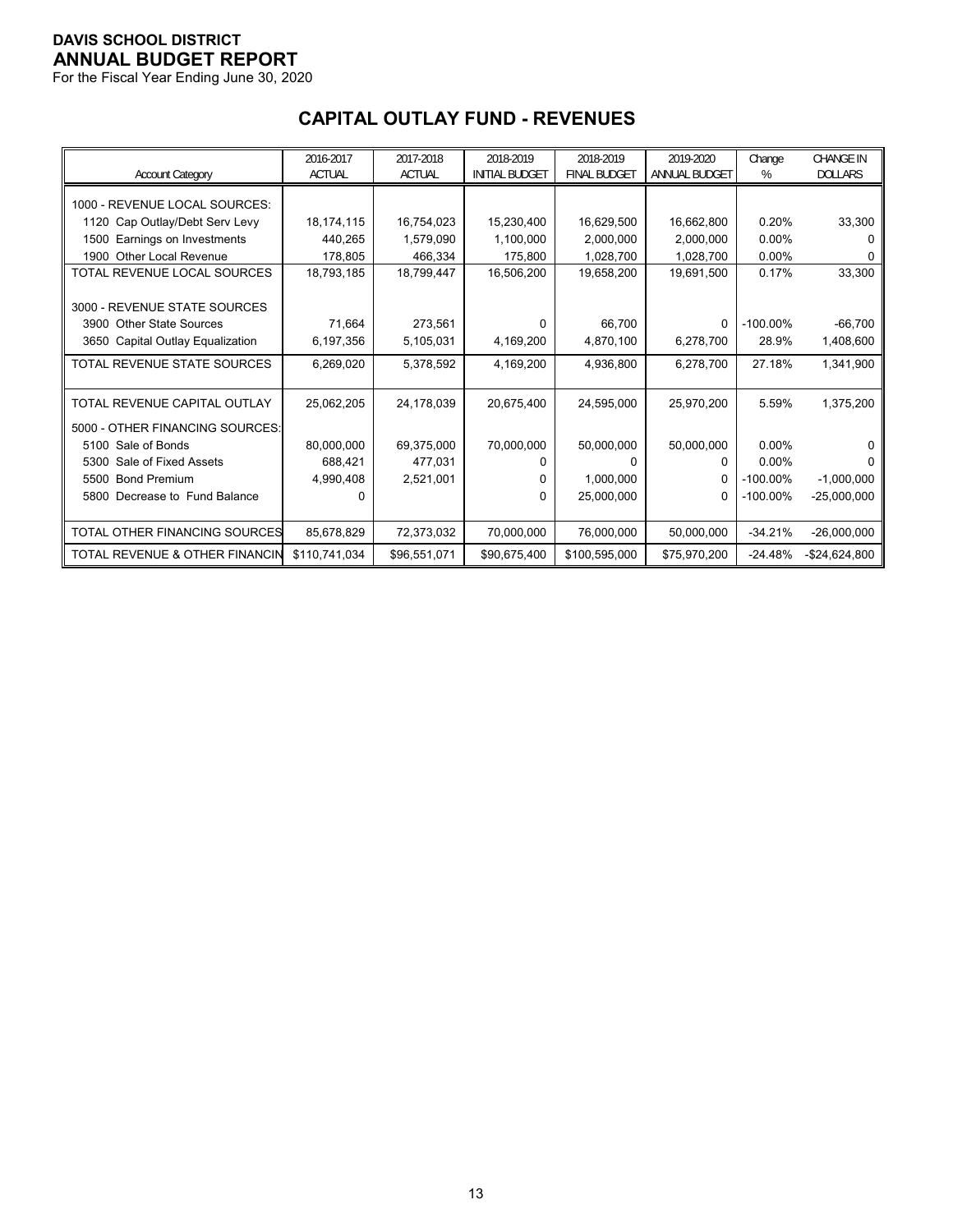For the Fiscal Year Ending June 30, 2020

# **CAPITAL OUTLAY FUND - EXPENDITURES**

|     |                                         | 2016-2017     | 2017-2018     | 2018-2019             | 2018-2019           | 2019-2020     | Change    | <b>CHANGE IN</b> |
|-----|-----------------------------------------|---------------|---------------|-----------------------|---------------------|---------------|-----------|------------------|
|     | <b>Account Category</b>                 | <b>ACTUAL</b> | <b>ACTUAL</b> | <b>INITIAL BUDGET</b> | <b>FINAL BUDGET</b> | ANNUAL BUDGET | %         | <b>DOLLARS</b>   |
|     | 4000 - FACILITY ACQUISITION:            |               |               |                       |                     |               |           |                  |
|     | 100 Salaries                            | 636,809       | 666,840       | 688,100               | 719,000             | 765,400       | 6.45%     | 46,400           |
| 210 | Retirement                              | 150,495       | 157,779       | 163,100               | 165,500             | 176,200       | 6.47%     | 10,700           |
| 220 | Social Security                         | 46,129        | 48,750        | 50,400                | 52,500              | 55,900        | 6.48%     | 3,400            |
| 240 | <b>Health Insurance</b>                 | 108,021       | 113,417       | 110,900               | 119,400             | 123,000       | 3.02%     | 3,600            |
| 290 | <b>Other Benefits</b>                   | 0             | 0             | 0                     | 0                   | 0             | 0.00%     | 0                |
|     | <b>TOTAL BENEFITS</b>                   | 304,645       | 319,946       | 324,400               | 337,400             | 355,100       | 5.25%     | 17,700           |
|     |                                         |               |               |                       |                     |               |           |                  |
| 300 | <b>Professional Services</b>            | 7,061,616     | 3,829,152     | 10,000,000            | 2,615,300           | 2,615,300     | 0.00%     | $\Omega$         |
| 400 | <b>Contractor Services</b>              | 74,614,257    | 106,019,417   | 45,173,600            | 78,800,900          | 54,112,000    | $-31.33%$ | $-24,688,900$    |
| 500 | Misc. Purchased Services                | 95,135        | 14,195        | 14,100                | 10,400              | 10,400        | 0.00%     | 0                |
|     | TOTAL PURCHASED SERV.                   | 81,771,008    | 109,862,764   | 55,187,700            | 81,426,600          | 56,737,700    | $-30.32%$ | $-24,688,900$    |
|     |                                         |               |               |                       |                     |               |           |                  |
| 600 | Supplies & Materials                    | 2,768,553     | 8,220,839     | 5,113,500             | 13,844,900          | 13,844,900    | 0.00%     | 0                |
| 710 | Land & Improvements                     | 2,068,918     | 1,157,024     | 800,000               | 967,100             | 967,100       | 0.00%     | 0                |
| 732 | Vehicles                                | $\mathbf 0$   | 0             | 2,671,500             | 3,000,000           | 3,000,000     | 0.00%     | 0                |
| 733 | Furniture & Fixtures                    | 1,600,043     | 1,758,573     | 5,789,700             | 0                   | 0             | 0.00%     | 0                |
| 749 | <b>Other Equipment</b>                  | 6,435,834     | 1,845,303     | 15,100,500            | 0                   | 0             | 0.00%     | 0                |
| 750 | Materials & Books                       | 596,004       | $\Omega$      | 0                     | 0                   | $\Omega$      | 0.00%     | 0                |
|     | TOTAL LAND & EQUIPMENT                  | 10,700,799    | 4,760,900     | 24,361,700            | 3,967,100           | 3,967,100     | 0.00%     | $\Omega$         |
| 800 | <b>Other Expenses</b>                   | 3,374,551     | 1,969,959     | 5,000,000             | 300,000             | 300,000       | 0.00%     | $\Omega$         |
|     | TOTAL EXPENSE FACIL. ACQUISITION        | 99,556,365    | 125,801,248   | 90,675,400            | 100,595,000         | 75,970,200    | $-24.48%$ | $-24,624,800$    |
|     | <b>Interfund Transfer</b>               | $\mathbf 0$   | 0             | $\mathbf 0$           | 0                   | $\mathbf 0$   | 0.00%     | $\Omega$         |
|     | Increase to Fund Balance                | $\mathbf 0$   | 0             | 0                     | 0                   | 0             | 0.00%     | 0                |
|     | <b>TOTAL ALL EXPENDITURES</b>           | 99,556,365    | 125,801,248   | 90,675,400            | 100,595,000         | 75,970,200    | $-24.48%$ | $-24,624,800$    |
|     | TOTAL REVENUE AND OTHER SOUR            | 110,741,034   | 96,551,071    | 90,675,400            | 100,595,000         | 75,970,200    | $-24.48%$ | $-24,624,800$    |
|     |                                         |               |               |                       |                     |               |           |                  |
|     | EXCESS (DEFICIT) REVENUE OVER           |               |               |                       |                     |               |           |                  |
|     | (UNDER) EXPENDITURES                    | 11,184,669    | $-29,250,177$ | $\Omega$              | 0                   | $\mathbf 0$   |           | $\Omega$         |
|     | FUND BALANCES, BEGINNING                | 79,202,839    | 90,387,508    | 61,137,331            | 61,137,331          | 36, 137, 331  |           | $-25,000,000$    |
|     | <b>Budgeted Changes in Fund Balance</b> | 0             | 0             | 0                     | $-25,000,000$       | 0             |           | 25,000,000       |
|     | FUND BALANCES, ENDING                   | \$90,387,508  | \$61,137,331  | \$61,137,331          | \$36,137,331        | \$36,137,331  |           | \$0              |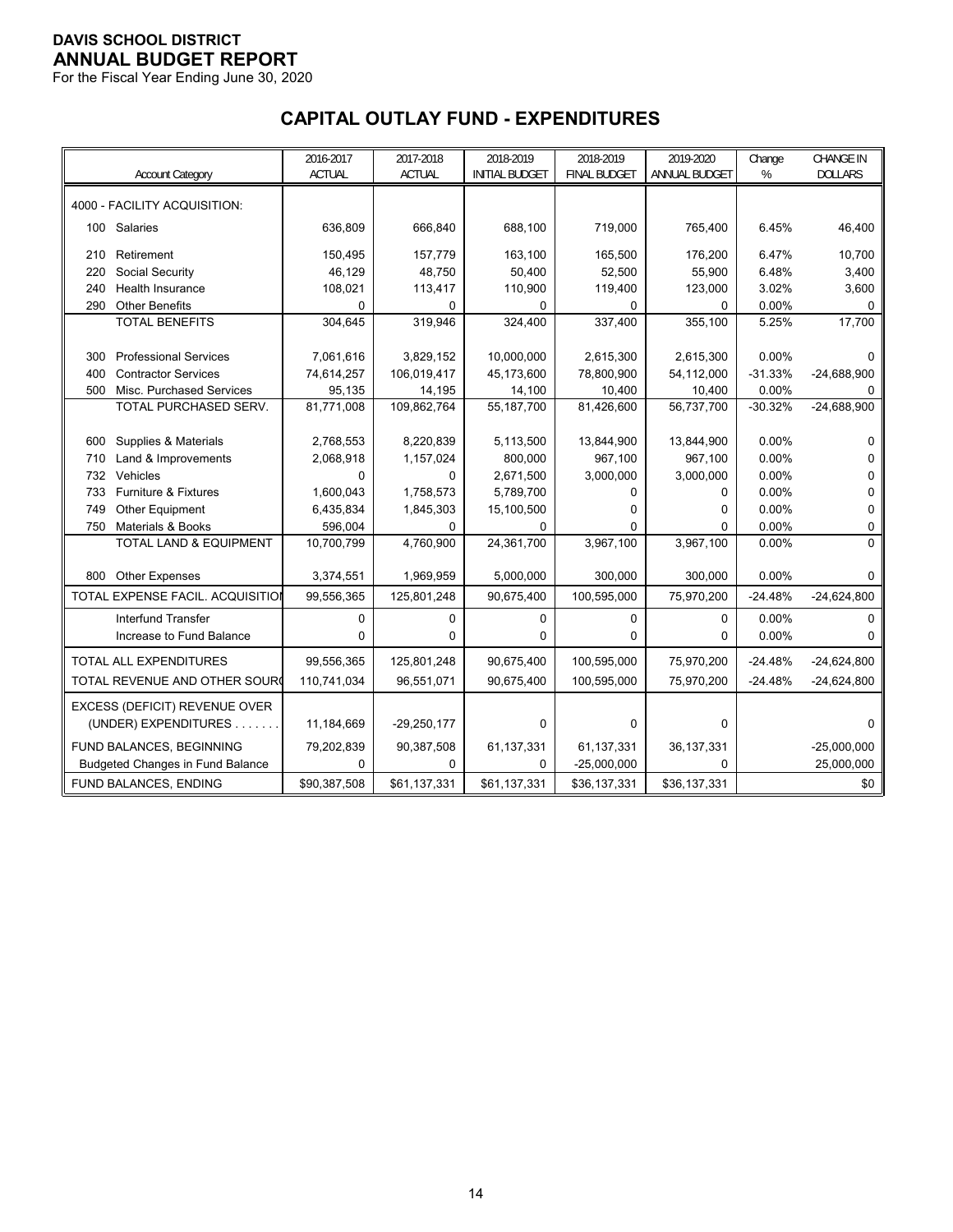For the Fiscal Year Ending June 30, 2020

# **DEBT SERVICE FUND - REVENUE**

|                                   | 2016-2017     | 2017-2018     | 2018-2019             | 2018-2019           | 2019-2020     | Change   | <b>CHANGE IN</b> |
|-----------------------------------|---------------|---------------|-----------------------|---------------------|---------------|----------|------------------|
| <b>Account Category</b>           | <b>ACTUAL</b> | <b>ACTUAL</b> | <b>INITIAL BUDGET</b> | <b>FINAL BUDGET</b> | ANNUAL BUDGET | %        | <b>DOLLARS</b>   |
| 1000 - REVENUE LOCAL SOURCES:     |               |               |                       |                     |               |          |                  |
| 1122 General Obligation Debt Levy | 50,046,168    | 54,456,533    | 57,398,800            | 58,214,200          | 63,930,000    | 9.82%    | 5,715,800        |
|                                   |               |               |                       |                     |               |          |                  |
| TOTAL REVENUE LOCAL SOURCES       | 50,046,168    | 54,456,533    | 57,398,800            | 58,214,200          | 63,930,000    | 9.82%    | 5,715,800        |
|                                   |               |               |                       |                     |               |          |                  |
| 4000 - REVENUE FEDERAL SOURCES    |               |               |                       |                     |               |          |                  |
| 4900 Build America Bond Subsidy   | 1,026,288     | 983,196       | 924,700               | 924,700             | 895.000       | $-3.21%$ | $-29,700$        |
| TOTAL REVENUE FEDERAL SOURCE:     | 1,026,288     | 983.196       | 924.700               | 924.700             | 895.000       | $-3.21%$ | $-29,700$        |
|                                   |               |               |                       |                     |               |          |                  |
| 5000 - OTHER FINANCING SOURCES:   |               |               |                       |                     |               |          |                  |
| 5500 Refunding Bond Premium/Escro | $\Omega$      | 189,183       | O                     | 0                   | $\Omega$      | $0.00\%$ |                  |
| 5800 Fund Balance                 | 0             |               | 0                     | 0                   | 3,105,100     | 100.00%  | 3,105,100        |
| TOTAL OTHER FINANCING SOURCES     | 0             | 189,183       | $\Omega$              | 0                   | 3,105,100     | 100.00%  | 3,105,100        |
| TOTAL REVENUE & OTHER FINANCIN    | \$51,072,456  | \$55,628,912  | \$58,323,500          | \$59,138,900        | \$67,930,100  | 14.87%   | \$8,791,200      |

# **DEBT SERVICE FUND - EXPENDITURES**

|                                         | 2016-2017     | 2017-2018     | 2018-2019             | 2018-2019           | 2019-2020      | Change   | <b>CHANGE IN</b> |
|-----------------------------------------|---------------|---------------|-----------------------|---------------------|----------------|----------|------------------|
| <b>Account Category</b>                 | <b>ACTUAL</b> | <b>ACTUAL</b> | <b>INITIAL BUDGET</b> | <b>FINAL BUDGET</b> | ANNUAL BUDGET  | %        | <b>DOLLARS</b>   |
|                                         |               |               |                       |                     |                |          |                  |
| 5000 - DEBT SERVICE:                    |               |               |                       |                     |                |          |                  |
| 830<br>Interest                         | 16,660,115    | 18,360,825    | 21,268,364            | 20,635,000          | 20,286,200     | -1.69%   | $-348,800$       |
| <b>Principal Payment</b><br>840         | 34,865,000    | 34,530,000    | 36,755,000            | 37,755,000          | 46,895,000     | 24.21%   | 9,140,000        |
| 890<br>Other                            | 8,400         | 196,682       | 300,136               | 748,900             | 748,900        | $0.00\%$ |                  |
| TOTAL EXPENSE DEBT SERVICE              | 51,533,515    | 53,087,507    | 58,323,500            | 59,138,900          | 67,930,100     | 14.87%   | 8,791,200        |
|                                         |               |               |                       |                     |                |          |                  |
| 6000 - OTHER FINANCING USES:            |               |               |                       |                     |                |          |                  |
| Increase to Fund Balance<br>945         | $\Omega$      | U             | $\Omega$              | $\Omega$            | $\Omega$       | 0.00%    |                  |
| <b>TOTAL ALL EXPENDITURES</b>           | 51,533,515    | 53,087,507    | 58,323,500            | 59,138,900          | 67,930,100     | 14.87%   | 8,791,200        |
| TOTAL REVENUE AND OTHER SOURC           | 51,072,456    | 55,628,912    | 58,323,500            | 59,138,900          | 67,930,100     | 14.87%   | 8,791,200        |
| EXCESS (DEFICIT) REVENUE OVER           |               |               |                       |                     |                |          |                  |
| (UNDER) EXPENDITURES.                   | $-461,059$    | 2,541,405     | $\Omega$              | 0                   | $\Omega$       |          |                  |
|                                         |               |               |                       |                     |                |          |                  |
| FUND BALANCES, BEGINNING                | 4,249,578     | 3,788,519     | 6,329,924             | 6,329,924           | 6,329,924      |          |                  |
| <b>Budgeted Changes in Fund Balance</b> |               |               |                       | 0                   | $-3, 105, 100$ |          | $-3,105,100$     |
| FUND BALANCES, ENDING                   | \$3,788,519   | \$6,329,924   | \$6,329,924           | \$6,329,924         | \$3,224,824    |          | $-$ \$3,105,100  |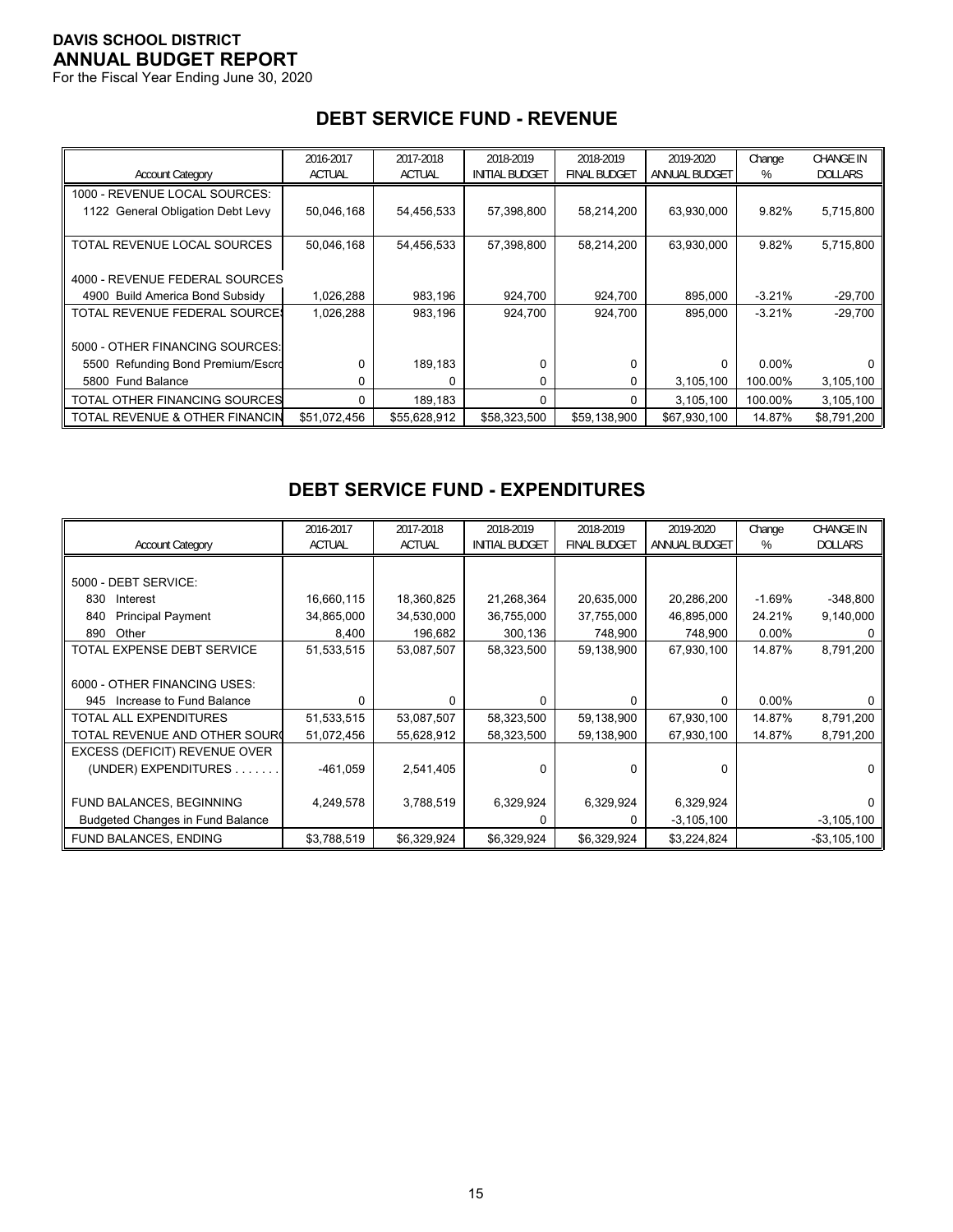For the Fiscal Year Ending June 30, 2020

# **NUTRITION SERVICES FUND - REVENUE**

|                                        | 2016-2017     | 2017-2018     | 2018-2019             | 2018-2019           | 2019-2020     | Change   | <b>CHANGE IN</b> |
|----------------------------------------|---------------|---------------|-----------------------|---------------------|---------------|----------|------------------|
| <b>Account Category</b>                | <b>ACTUAL</b> | <b>ACTUAL</b> | <b>INITIAL BUDGET</b> | <b>FINAL BUDGET</b> | ANNUAL BUDGET | %        | <b>DOLLARS</b>   |
| 1000 - REVENUE LOCAL SOURCES:          |               |               |                       |                     |               |          |                  |
| 1610 Sales to Pupils                   | 7,646,736     | 7,635,338     | 7,678,400             | 7,718,700           | 7,795,900     | 1.00%    | 77,200           |
| Sales to Adults<br>1620                | 193,875       | 184,616       | 188,100               | 186,800             | 188,700       | 1.02%    | 1,900            |
| <b>Other Local Revenue</b><br>1690     | 672,806       | 749,805       | 722,700               | 820,200             | 828,400       | 1.00%    | 8,200            |
| TOTAL REVENUE LOCAL SOURCES            | 8,513,417     | 8,569,759     | 8,589,200             | 8,725,700           | 8,813,000     | 1.00%    | 87,300           |
| 3000 - REVENUE STATE SOURCES           |               |               |                       |                     |               |          |                  |
| 3770 State School Lunch                | 4,420,356     | 4,316,160     | 5,480,500             | 5,347,800           | 5,401,300     | 1.00%    | 53,500           |
| TOTAL REVENUE STATE SOURCES            | 4,420,356     | 4,316,160     | 5,480,500             | 5,347,800           | 5,401,300     | 1.00%    | 53,500           |
| 4000- REVENUE FEDERAL SOURCES:         |               |               |                       |                     |               |          |                  |
| 4571 Lunch Reimbursement               | 2,087,277     | 2,105,730     | 2,122,300             | 2,071,100           | 2,091,800     | 1.00%    | 20,700           |
| 4572 Free / Reduced Price              | 6,341,086     | 6,110,076     | 6,183,800             | 6,165,000           | 6,226,700     | 1.00%    | 61,700           |
| <b>Breakfast Reimbursement</b><br>4574 | 1,459,386     | 1,372,430     | 1,405,700             | 1,311,700           | 1,324,800     | 1.00%    | 13,100           |
| 4576 Federal Food Commodities          | 2,643,172     | 2,334,321     | 2,500,000             | 2,500,000           | 2,500,000     | $0.00\%$ |                  |
| Summer Program Reimburs.<br>4577       | 0             |               | 0                     | 0                   | 0             | 0.00%    | 0                |
| TOTAL REVENUE FEDERAL SOURCE!          | 12,530,921    | 11,922,557    | 12,211,800            | 12,047,800          | 12,143,300    | 0.79%    | 95,500           |
| TOTAL REVENUE FOOD SERVICE FUI         | 25,464,694    | 24,808,476    | 26,281,500            | 26,121,300          | 26,357,600    | 0.90%    | 236,300          |
| 5200 Change in Net Assets              | 0             | 0             | 0                     | 0                   | 0             | 0.00%    | 0                |
| TOTAL AVAILABLE RESOURCES              | \$25,464,694  | \$24,808,476  | \$26,281,500          | \$26,121,300        | \$26,357,600  | 0.90%    | \$236,300        |

#### **NUTRITION SERVICES FUND - EXPENDITURES**

|     |                                 | 2016-2017     | 2017-2018     | 2018-2019             | 2018-2019           | 2019-2020     | Change    | <b>CHANGE IN</b> |
|-----|---------------------------------|---------------|---------------|-----------------------|---------------------|---------------|-----------|------------------|
|     | <b>Account Category</b>         | <b>ACTUAL</b> | <b>ACTUAL</b> | <b>INITIAL BUDGET</b> | <b>FINAL BUDGET</b> | ANNUAL BUDGET | %         | <b>DOLLARS</b>   |
|     |                                 |               |               |                       |                     |               |           |                  |
| 100 | Salaries                        | 6,669,568     | 6,725,615     | 7,590,200             | 7,169,100           | 7,631,500     | 6.45%     | 462,400          |
| 210 | Retirement                      | 1,040,160     | 1,019,031     | 1,171,600             | 1,034,900           | 1,101,700     | 6.45%     | 66,800           |
| 220 | Social Security                 | 478,079       | 481,118       | 546,800               | 512,000             | 545,000       | 6.45%     | 33,000           |
| 240 | <b>Health Insurance</b>         | 1,383,504     | 1,355,621     | 1,469,600             | 1,490,700           | 1,535,400     | 3.00%     | 44,700           |
| 270 | <b>Workers Compensation</b>     | 5,429         | 39,468        | 6,000                 | 30,000              | 30,000        | 0.00%     | 0                |
|     | <b>TOTAL BENEFITS</b>           | 2,907,172     | 2,895,238     | 3,194,000             | 3,067,600           | 3,212,100     | 4.71%     | 144,500          |
| 300 | <b>Professional Services</b>    | 148,928       | 125,916       | 123,600               | 170,800             | 170,800       | 0.00%     |                  |
| 400 | Repair / Rental of Equipment    | 46,245        | 44,175        | 42,100                | 41,900              | 41,900        | 0.00%     |                  |
| 500 | Misc. Purchased Services        | 97,238        | 32,676        | 63,200                | 59,700              | 59,700        | 0.00%     | 0                |
|     | TOTAL PURCHASED SERV.           | 292,411       | 202,767       | 228,900               | 272,400             | 272,400       | 0.00%     | $\Omega$         |
| 610 | Supplies                        | 859,189       | 920,792       | 985,700               | 905,100             | 905,100       | 0.00%     | 0                |
| 630 | Food                            | 9,364,512     | 9,913,248     | 10,672,800            | 9,881,400           | 10,694,400    | 8.23%     | 813,000          |
| 700 | Misc Equipment                  | 387,927       | 728,078       | 609,900               | 1,583,600           | 400,000       | $-74.74%$ | $-1,183,600$     |
| 800 | <b>Other Costs</b>              | 490,869       | 1,037,800     | 500,000               | 742,100             | 742,100       | 0.00%     |                  |
| 904 | <b>USDA Commodities</b>         | 2,625,229     | 2,527,861     | 2,500,000             | 2,500,000           | 2,500,000     | 0.00%     |                  |
|     | <b>TOTAL EXPENSES</b>           | 23,596,877    | 24.951.399    | 26,281,500            | 26,121,300          | 26,357,600    | 0.90%     | 236,300          |
|     | TOTAL REVENUE AND OTHER SOURC   | 25,464,694    | 24,808,476    | 26,281,500            | 26,121,300          | 26,357,600    | 0.90%     | 236,300          |
|     | INCREASE / (DECREASE) IN NET AS | 1,867,817     | $-142,923$    | $\Omega$              | $\Omega$            | $\Omega$      |           | 0                |
|     | <b>NET ASSETS, BEGINNING</b>    | 8,424,421     | 10,292,238    | 10,149,315            | 10,149,315          | 10,149,315    |           | U                |
|     | Budgeted Change in Fund Balance | 0             | <sup>0</sup>  | 0                     | 0                   | 0             |           | 0                |
|     | NET ASSETS, ENDING              | \$10,292,238  | \$10,149,315  | \$10,149,315          | \$10,149,315        | \$10,149,315  |           | \$0              |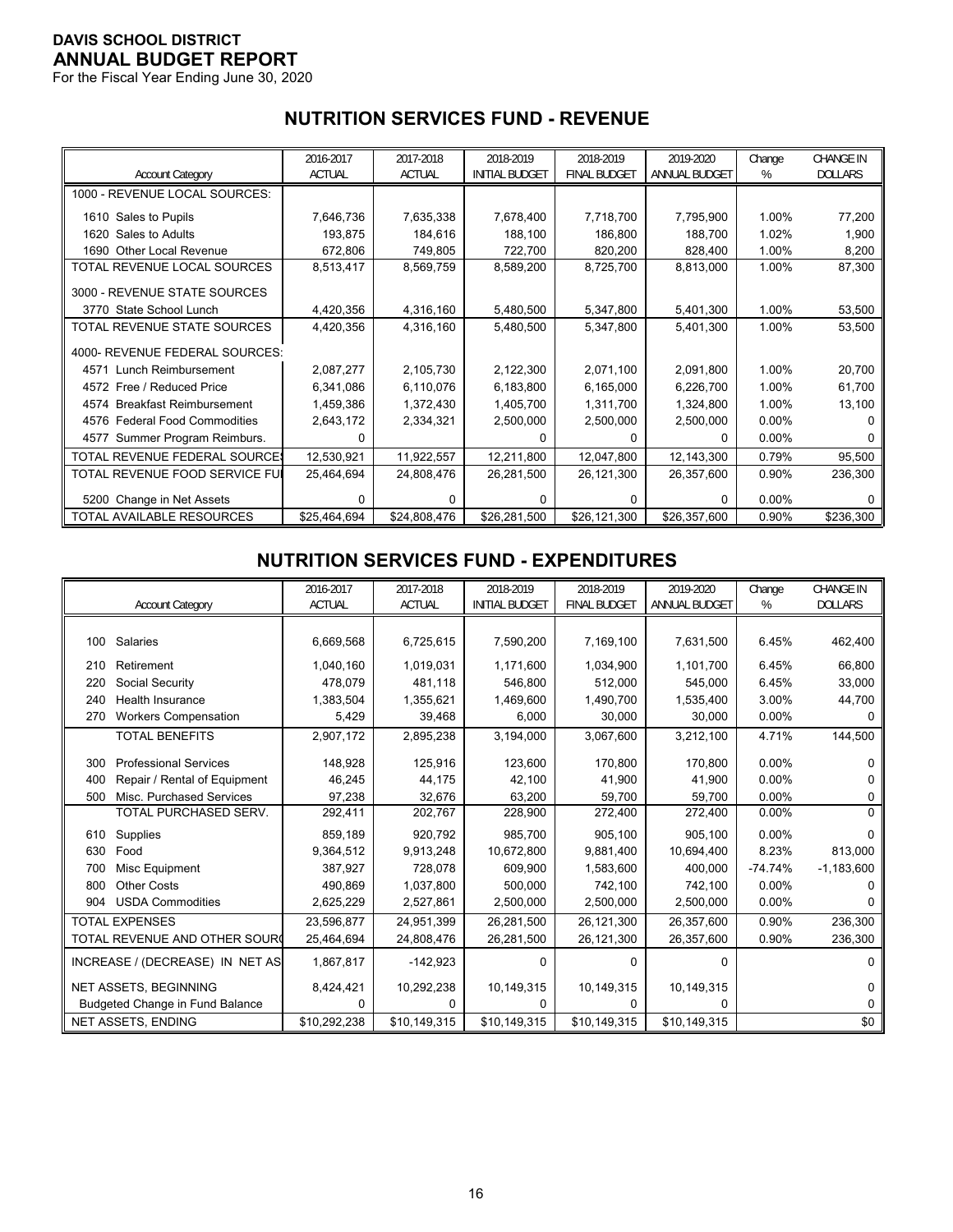For the Fiscal Year Ending June 30, 2020

# **PIONEER ADULT REHABILITATION CENTER FUND - REVENUE**

|                                    | 2016-2017     | 2017-2018     | 2018-2019             | 2018-2019           | 2019-2020     | Change   | <b>CHANGE IN</b> |
|------------------------------------|---------------|---------------|-----------------------|---------------------|---------------|----------|------------------|
| <b>Account Category</b>            | <b>ACTUAL</b> | <b>ACTUAL</b> | <b>INITIAL BUDGET</b> | <b>FINAL BUDGET</b> | ANNUAL BUDGET | %        | <b>DOLLARS</b>   |
| 1000 - LOCAL REVENUE SOURCES:      |               |               |                       |                     |               |          |                  |
| 1300 Tuitions and Fees             | 40,409        | 58,080        | 58,700                | 55,000              | 55,000        | $0.00\%$ |                  |
| 1510 Interest on Investments       | 74,500        | 102,347       | 95,000                | 100,000             | 100,000       | $0.00\%$ | 0                |
| <b>Private Donations</b><br>1920   | 12,972        |               | 0                     |                     | 0             | $0.00\%$ |                  |
| 1992 PARC - Contracts              | 6,960,728     | 7,095,426     | 7,398,900             | 9,826,600           | 10,187,400    | 3.67%    | 360,800          |
| TOTAL REVENUE LOCAL SOURCES        | 7,088,609     | 7,255,853     | 7,552,600             | 9,981,600           | 10,342,400    | 3.61%    | 360,800          |
| 3000 - REVENUE STATE SOURCES       |               |               |                       |                     |               |          |                  |
| 3910 State Rehab Services          | 223,333       | 207,044       | 214,700               | 217.300             | 217.300       | $0.00\%$ | 0                |
| 3900 State Social Services         | 734,200       | 824,392       | 887,500               | 812,600             | 812,600       | $0.00\%$ | 0                |
| TOTAL REVENUE STATE SOURCES        | 957,533       | 1,031,436     | 1,102,200             | 1,029,900           | 1,029,900     | $0.00\%$ | 0                |
| TOTAL REVENUE                      | 8,046,142     | 8,287,289     | 8,654,800             | 11,011,500          | 11,372,300    | 3.28%    | 360,800          |
| 5200 Interfund Transfer (fr Found) | 351,310       | 343,233       | 347,400               | 380,600             | 380,600       | $0.00\%$ | 0                |
| TOTAL REVENUE & OTHER SOURCES      | \$8,397,452   | \$8,630,522   | \$9,002,200           | \$11,392,100        | \$11,752,900  | 3.17%    | \$360,800        |

# **PIONEER ADULT REHABILITATION CENTER FUND - EXPENSES**

|     | <b>Account Category</b>              | 2016-2017<br><b>ACTUAL</b> | 2017-2018<br><b>ACTUAL</b> | 2018-2019<br><b>INITIAL BUDGET</b> | 2018-2019<br><b>FINAL BUDGET</b> | 2019-2020<br><b>ANNUAL BUDGET</b> | Change<br>% | <b>CHANGE IN</b><br><b>DOLLARS</b> |
|-----|--------------------------------------|----------------------------|----------------------------|------------------------------------|----------------------------------|-----------------------------------|-------------|------------------------------------|
| 100 | Salaries                             | 5,167,258                  | 4,595,918                  | 4,612,800                          | 4,531,100                        | 4,823,400                         | 6.45%       | 292,300                            |
| 210 | Retirement                           | 488,997                    | 75,782                     | 299,300                            | 65,400                           | 69.600                            | 6.42%       | 4,200                              |
| 220 | Social Security                      | 388,302                    | 344,385                    | 357,000                            | 339,000                          | 360,900                           | 6.46%       | 21,900                             |
| 240 | Health Insurance                     | 1,379,052                  | 1,481,148                  | 1,350,000                          | 1,413,700                        | 1,456,100                         | 3.00%       | 42,400                             |
| 270 | <b>Workers Compensation</b>          | 43.837                     | 20,246                     | 69.100                             | 700                              | 700                               | 0.00%       | 0                                  |
| 290 | <b>Other Benefits</b>                | 5,440                      | 20,804                     | 1,000                              | 0                                | 0                                 | 0.00%       | 0                                  |
|     | <b>TOTAL BENEFITS</b>                | 2,305,628                  | 1,942,365                  | 2,076,400                          | 1,818,800                        | 1,887,300                         | 3.77%       | 68,500                             |
| 300 | <b>Professional Services</b>         | 379,587                    | 350,321                    | 352,700                            | 339,300                          | 339,300                           | 0.00%       | <sup>0</sup>                       |
| 400 | Repair / Rental of Equipment         | 38.816                     | 35,095                     | 29.300                             | 146,200                          | 146,200                           | 0.00%       | 0                                  |
| 500 | Misc. Purchased Services             | 112,052                    | 104,935                    | 95,100                             | 78,900                           | 78,900                            | 0.00%       | 0                                  |
|     | TOTAL PURCHASED SERV.                | 530,455                    | 490,351                    | 477,100                            | 564,400                          | 564,400                           | 0.00%       | $\Omega$                           |
| 600 | Supplies                             | 1,574,825                  | 1,439,418                  | 1,442,400                          | 3,733,800                        | 3,733,800                         | 0.00%       | 0                                  |
| 700 | Misc Equipment                       | 375                        | 11,209                     | 3,500                              | 12,000                           | 12,000                            | 0.00%       | 0                                  |
| 780 | Depreciation                         | 130,783                    | 133,085                    | 140,000                            | 142,000                          | 142,000                           | 0.00%       |                                    |
| 800 | <b>Indirect Costs</b>                | 328,355                    | 379,311                    | 250,000                            | 590,000                          | 590,000                           | 0.00%       | 0                                  |
|     |                                      |                            |                            |                                    |                                  |                                   |             |                                    |
|     | <b>TOTAL EXPENSES</b>                | 10,037,679                 | 8,991,657                  | 9,002,200                          | 11,392,100                       | 11,752,900                        | 3.17%       | 360,800                            |
|     | TOTAL REVENUE AND OTHER SOUR(        | 8,397,452                  | 8,630,522                  | 9,002,200                          | 11,392,100                       | 11,752,900                        | 3.17%       | 360,800                            |
|     | INCREASE / (DECREASE) IN NET ASS     | $-1,640,227$               | $-361, 135$                | 0                                  | 0                                | $\Omega$                          |             | 0                                  |
|     | <b>NET ASSETS, BEGINNING</b>         | 7,711,746                  | 6,071,519                  | 5,710,384                          | 5,710,384                        | 5,710,384                         |             | 0                                  |
|     | <b>Budgeted Change in Net Assets</b> | 0                          | 0                          | 0                                  | 0                                | 0                                 |             | 0                                  |
|     | <b>NET ASSETS, ENDING</b>            | \$6,071,519                | \$5,710,384                | \$5,710,384                        | \$5,710,384                      | \$5,710,384                       |             | \$0                                |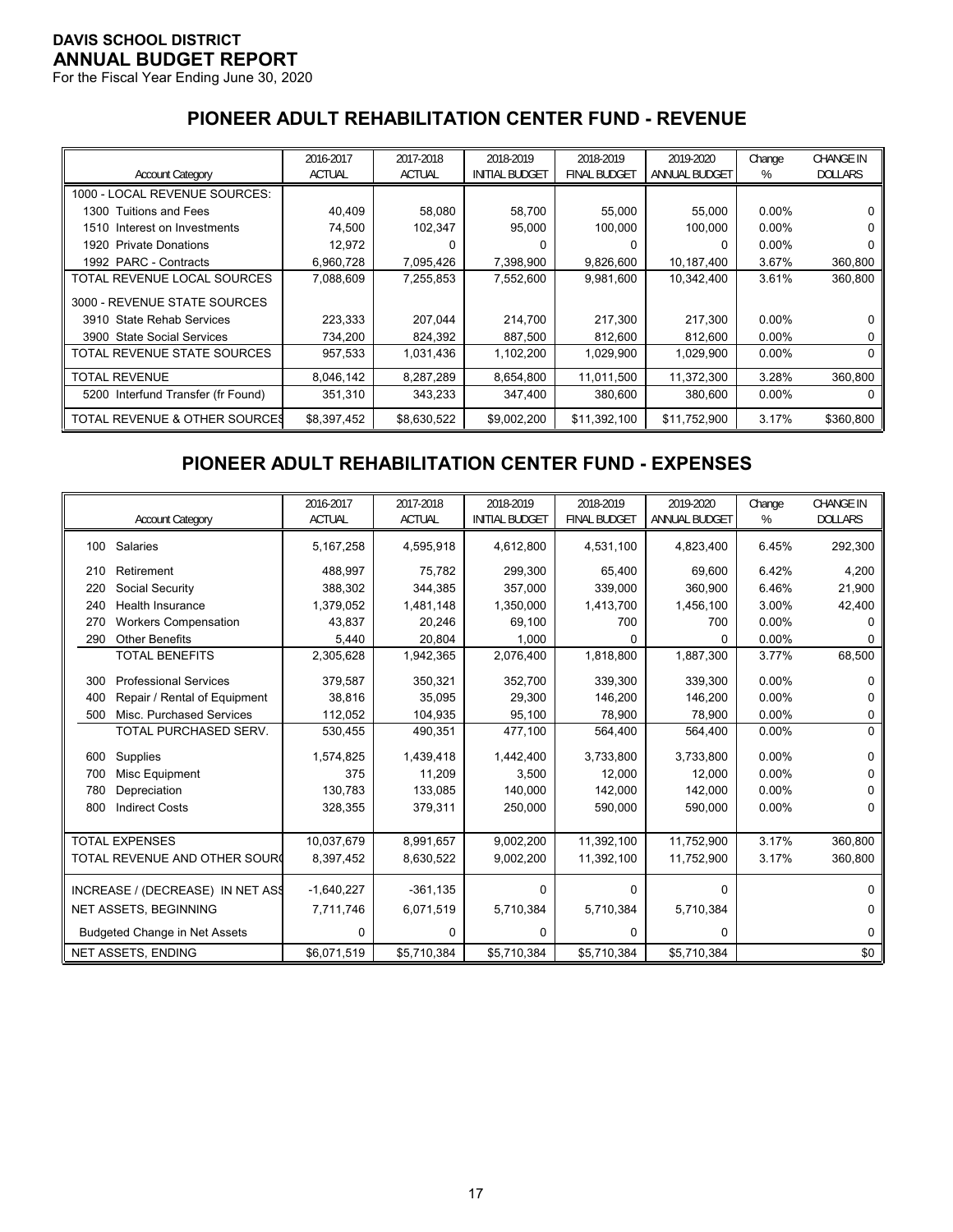For the Fiscal Year Ending June 30, 2020

# **PARC COMMUNITY PARTNERSHIP FOUNDATION FUND - REVENUE**

| <b>Account Category</b>                                                                       | 2016-2017<br><b>ACTUAL</b>     | 2017-2018<br><b>ACTUAL</b>   | 2018-2019<br><b>INITIAL BUDGET</b> | 2018-2019<br><b>FINAL BUDGET</b> | 2019-2020<br>ANNUAL BUDGET     | Change<br>%                      | <b>CHANGE IN</b><br><b>DOLLARS</b> |
|-----------------------------------------------------------------------------------------------|--------------------------------|------------------------------|------------------------------------|----------------------------------|--------------------------------|----------------------------------|------------------------------------|
| 1510 Interest on Investments<br>1900 Other Local Revenue<br>5200 Interfund Transfer (to PARC) | 5.400<br>453.167<br>$-351.310$ | 8.418<br>407.563<br>-343.233 | 8.000<br>420.700<br>$-347.400$     | 8.000<br>386.500<br>$-380.600$   | 8.000<br>380.600<br>$-380.600$ | $0.00\%$<br>$-1.53%$<br>$0.00\%$ | $-5,900$<br>0                      |
| <b>TOTAL REVENUE</b>                                                                          | \$107.257                      | \$72.748                     | \$81,300                           | \$13.900                         | \$8,000                        | $-42.45%$                        | -\$5,900                           |

# **PARC COMMUNITY PARTNERSHIP FOUNDATION FUND - EXPENDITURES**

| <b>Account Category</b>                 | 2016-2017<br><b>ACTUAL</b> | 2017-2018<br><b>ACTUAL</b> | 2018-2019<br><b>INITIAL BUDGET</b> | 2018-2019<br><b>FINAL BUDGET</b> | 2019-2020<br>ANNUAL BUDGET | Change<br>% | <b>CHANGE IN</b><br><b>DOLLARS</b> |
|-----------------------------------------|----------------------------|----------------------------|------------------------------------|----------------------------------|----------------------------|-------------|------------------------------------|
|                                         |                            |                            |                                    |                                  |                            |             |                                    |
| <b>Professional Services</b><br>300     | $\Omega$                   | 0                          | 0                                  | 0                                | 0                          | $0.00\%$    |                                    |
| Misc. Purchased Services<br>500         | $\Omega$                   |                            | 0                                  | 0                                | 0                          | $0.00\%$    |                                    |
| Supplies<br>600                         | 48,859                     | 34,340                     | 32,800                             | 13,900                           | 8,000                      | $-42.45%$   | $-5,900$                           |
| <b>Other Expenses</b><br>800            | 43,800                     | 43,800                     | 48,500                             | 0                                | $\Omega$                   | $0.00\%$    | 0                                  |
|                                         |                            |                            |                                    |                                  |                            |             |                                    |
| <b>TOTAL EXPENDITURES</b>               | 92,659                     | 78,140                     | 81,300                             | 13,900                           | 8,000                      | $-42.45%$   | $-5,900$                           |
| TOTAL REVENUE AND OTHER SOURC           | 107,257                    | 72,748                     | 81,300                             | 13,900                           | 8,000                      | $-42.45%$   | $-5,900$                           |
| EXCESS (DEFICIT) REVENUE OVER           |                            |                            |                                    |                                  |                            |             |                                    |
| (UNDER) EXPENDITURES.                   | 14,598                     | $-5,392$                   | $\Omega$                           | $\Omega$                         | $\Omega$                   |             | 0                                  |
|                                         |                            |                            |                                    |                                  |                            |             |                                    |
| FUND BALANCE, BEGINNING                 | 462,969                    | 477,567                    | 472,175                            | 472,175                          | 472,175                    |             |                                    |
| <b>Budgeted Changes in Fund Balance</b> | 0                          | 0                          | <sup>0</sup>                       | 0                                | 0                          |             |                                    |
| FUND BALANCE, ENDING                    | \$477,567                  | \$472,175                  | \$472,175                          | \$472,175                        | \$472,175                  |             | \$0                                |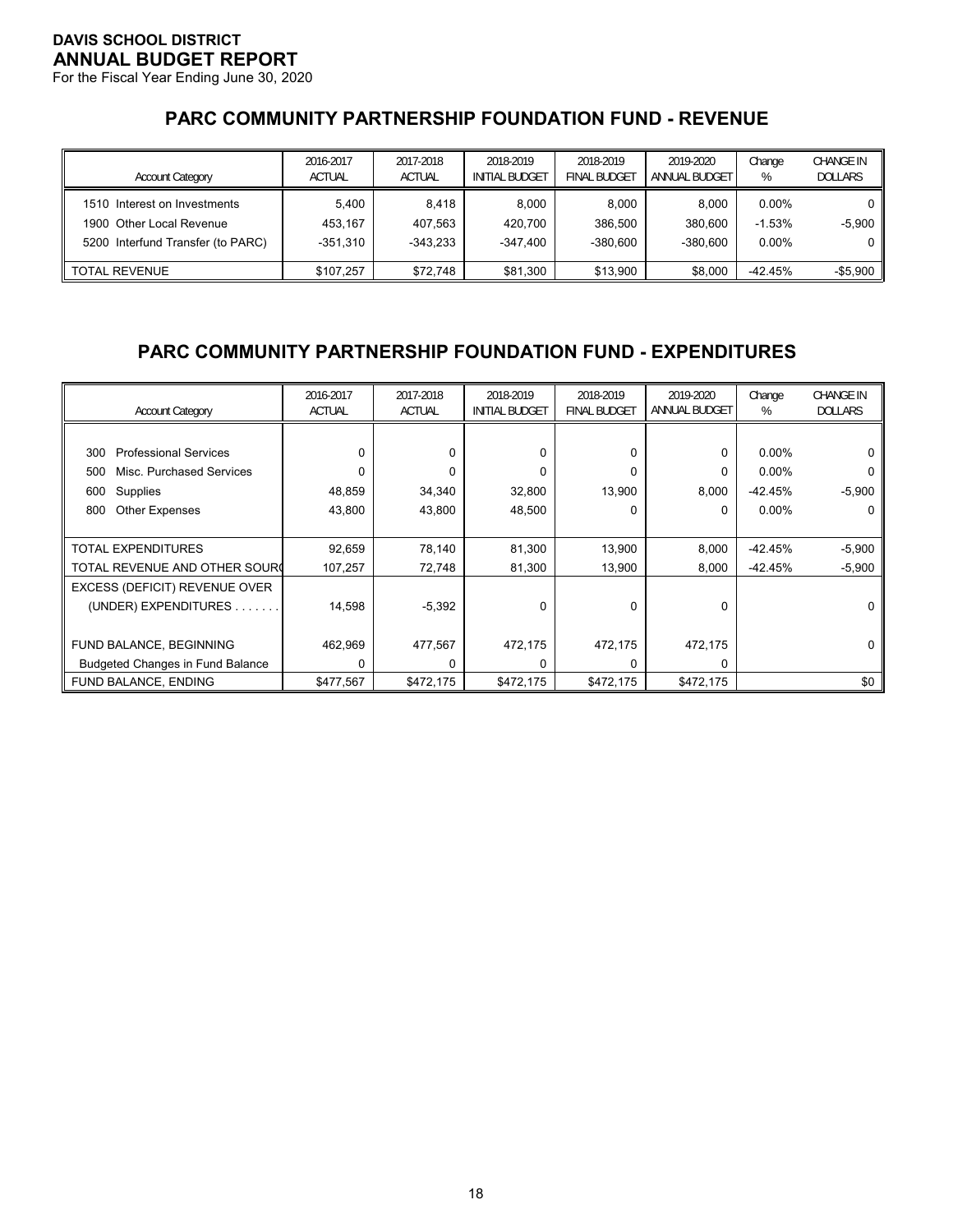For the Fiscal Year Ending June 30, 2020

#### **SELF INSURANCE FUND - REVENUES**

| <b>Account Category</b>       | 2016-2017<br><b>ACTUAL</b> | 2017-2018<br><b>ACTUAL</b> | 2018-2019<br><b>INITIAL BUDGET</b> | 2018-2019<br><b>FINAL BUDGET</b> | 2019-2020<br>ANNUAL BUDGET | Change<br>% | CHANGE IN<br><b>DOLLARS</b> |
|-------------------------------|----------------------------|----------------------------|------------------------------------|----------------------------------|----------------------------|-------------|-----------------------------|
| 1900 Local Revenues           | 64,880,718                 | 67,926,299                 | 70,662,000                         | 71,994,900                       | 74,514,700                 | 3.50%       | 2,519,800                   |
| <b>TOTAL REVENUE</b>          | 64,880,718                 | 67,926,299                 | 70,662,000                         | 71,994,900                       | 74.514.700                 | 3.50%       | 2,519,800                   |
| 5200 Interfund Transfer       |                            |                            |                                    |                                  | 0                          | $0.00\%$    | 0                           |
| TOTAL REVENUE & OTHER SOURCES | \$64,880,718               | \$67,926,299               | \$70,662,000                       | \$71,994,900                     | \$74.514.700               | 3.50%       | \$2,519,800                 |

## **SELF INSURANCE FUND - EXPENSES**

| <b>Account Category</b>                | 2016-2017<br><b>ACTUAL</b> | 2017-2018<br><b>ACTUAL</b> | 2018-2019<br><b>INITIAL BUDGET</b> | 2018-2019<br><b>FINAL BUDGET</b> | 2019-2020<br>ANNUAL BUDGET | Change<br>% | <b>CHANGE IN</b><br><b>DOLLARS</b> |
|----------------------------------------|----------------------------|----------------------------|------------------------------------|----------------------------------|----------------------------|-------------|------------------------------------|
|                                        |                            |                            |                                    |                                  |                            |             |                                    |
| <b>Health and Dental Claims</b><br>240 | 58,781,716                 | 60,794,807                 | 65,635,400                         | 66,780,000                       | 68,939,700                 | 3.23%       | 2,159,700                          |
| <b>TOTAL BENEFITS</b>                  | 58,781,716                 | 60,794,807                 | 65,635,400                         | 66,780,000                       | 68,939,700                 | 3.23%       | 2,159,700                          |
|                                        |                            |                            |                                    |                                  |                            |             |                                    |
| <b>Professional Services</b><br>300    | 4,871,675                  | 4,829,443                  | 5,026,600                          | 5,214,900                        | 5,575,000                  | 6.91%       | 360,100                            |
| TOTAL PURCHASED SERV.                  | 4,871,675                  | 4,829,443                  | 5,026,600                          | 5,214,900                        | 5,575,000                  | 6.91%       | 360,100                            |
|                                        |                            |                            |                                    |                                  |                            |             |                                    |
| Other Sources and Uses<br>900          | 0                          | <sup>0</sup>               | 0                                  | 0                                | 0                          | $0.00\%$    |                                    |
|                                        |                            |                            |                                    |                                  |                            |             |                                    |
| <b>TOTAL EXPENSES</b>                  | 63,653,391                 | 65,624,250                 | 70,662,000                         | 71,994,900                       | 74,514,700                 | 3.50%       | 2,519,800                          |
| TOTAL REVENUE AND OTHER SOURC          | 64,880,718                 | 67,926,299                 | 70,662,000                         | 71,994,900                       | 74,514,700                 | 3.50%       | 2,519,800                          |
|                                        |                            |                            |                                    |                                  |                            |             |                                    |
| INCREASE / (DECREASE) IN NET ASS       | 1,227,327                  | 2,302,049                  | $\Omega$                           | 0                                | $\Omega$                   |             |                                    |
| <b>NET POSITION, BEGINNING</b>         | 5,728,192                  | 6,955,519                  | 9,257,568                          | 9,257,568                        | 9,257,568                  |             | 0                                  |
| <b>Budgeted Change in Position</b>     | 0                          | 0                          | $\Omega$                           | 0                                | $\Omega$                   |             | 0                                  |
| <b>NET POSITION, ENDING</b>            | \$6,955,519                | \$9,257,568                | \$9,257,568                        | \$9,257,568                      | \$9,257,568                |             | \$0                                |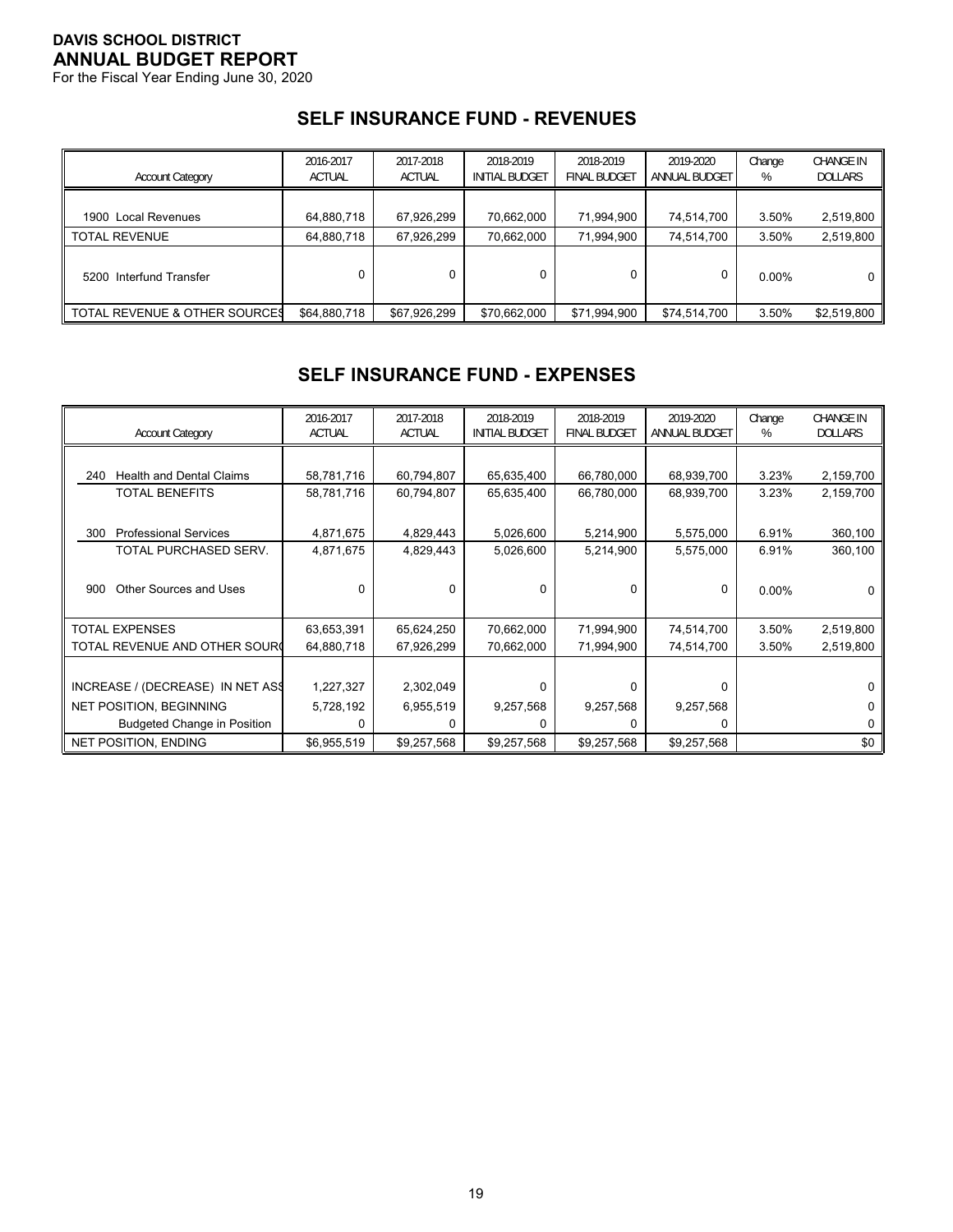For the Fiscal Year Ending June 30, 2020

# **DAVIS EDUCATION FOUNDATION FUND - REVENUE**

| <b>Account Category</b>                                                              | 2016-2017<br><b>ACTUAL</b> | 2017-2018<br><b>ACTUAL</b> | 2018-2019<br>INITIAL BUDGET | 2018-2019<br>FINAL BUDGET | 2019-2020<br>ANNUAL BUDGET | Change<br>%                      | CHANGE IN<br><b>DOLLARS</b> |
|--------------------------------------------------------------------------------------|----------------------------|----------------------------|-----------------------------|---------------------------|----------------------------|----------------------------------|-----------------------------|
| 1510 Interest on Investments<br>1900 Other Local Revenue<br>5800 Use of Fund Balance | 13.716<br>1.896.929        | 17.114<br>1.950.201        | 16.400<br>2.072.100         | 31.000<br>2.615.300<br>0  | 31.000<br>2.615.300<br>0   | $0.00\%$<br>$0.00\%$<br>$0.00\%$ |                             |
| <b>TOTAL REVENUE</b>                                                                 | \$1.910.645                | \$1.967.315                | \$2,088,500                 | \$2,646,300               | \$2,646,300                | $0.00\%$                         | \$0                         |

# **DAVIS EDUCATION FOUNDATION FUND - EXPENDITURES**

| <b>Account Category</b>                 | 2016-2017<br><b>ACTUAL</b> | 2017-2018<br><b>ACTUAL</b> | 2018-2019<br><b>INITIAL BUDGET</b> | 2018-2019<br><b>FINAL BUDGET</b> | 2019-2020<br>ANNUAL BUDGET | Change<br>% | <b>CHANGE IN</b><br><b>DOLLARS</b> |
|-----------------------------------------|----------------------------|----------------------------|------------------------------------|----------------------------------|----------------------------|-------------|------------------------------------|
|                                         |                            |                            |                                    |                                  |                            |             |                                    |
| <b>Professional Services</b><br>300     | 9,005                      | 1,100                      | 2,500                              | 100                              | 100                        | $0.00\%$    |                                    |
| Misc. Purchased Services<br>500         | 24,646                     | 7,124                      | 8,200                              | 12,900                           | 12,900                     | $0.00\%$    | 0                                  |
| Supplies<br>600                         | 364,210                    | 470,573                    | 500,400                            | 453,600                          | 453,600                    | $0.00\%$    |                                    |
| <b>Interfund Transfers</b><br>930       | 1,209,419                  | 1,431,641                  | 1,577,400                          | 2,179,700                        | 2,179,700                  | $0.00\%$    |                                    |
| <b>TOTAL EXPENDITURES</b>               | 1,607,280                  | 1,910,438                  | 2,088,500                          | 2,646,300                        | 2,646,300                  | $0.00\%$    | 0                                  |
| TOTAL REVENUE AND OTHER SOURC           | 1,910,645                  | 1,967,315                  | 2,088,500                          | 2,646,300                        | 2,646,300                  | $0.00\%$    |                                    |
| EXCESS (DEFICIT) REVENUE OVER           |                            |                            |                                    |                                  |                            |             |                                    |
| (UNDER) EXPENDITURES                    | 303,365                    | 56,877                     | $\Omega$                           | 0                                | $\Omega$                   |             |                                    |
|                                         |                            |                            |                                    |                                  |                            |             |                                    |
| FUND BALANCE, BEGINNING                 | 1,400,481                  | 1,703,846                  | 1,760,723                          | 1,760,723                        | 1,760,723                  |             | 0                                  |
| <b>Budgeted Changes in Fund Balance</b> | 0                          |                            | $\Omega$                           | 0                                | 0                          |             |                                    |
| <b>FUND BALANCE, ENDING</b>             | \$1,703,846                | \$1,760,723                | \$1,760,723                        | \$1,760,723                      | \$1,760,723                |             | \$0                                |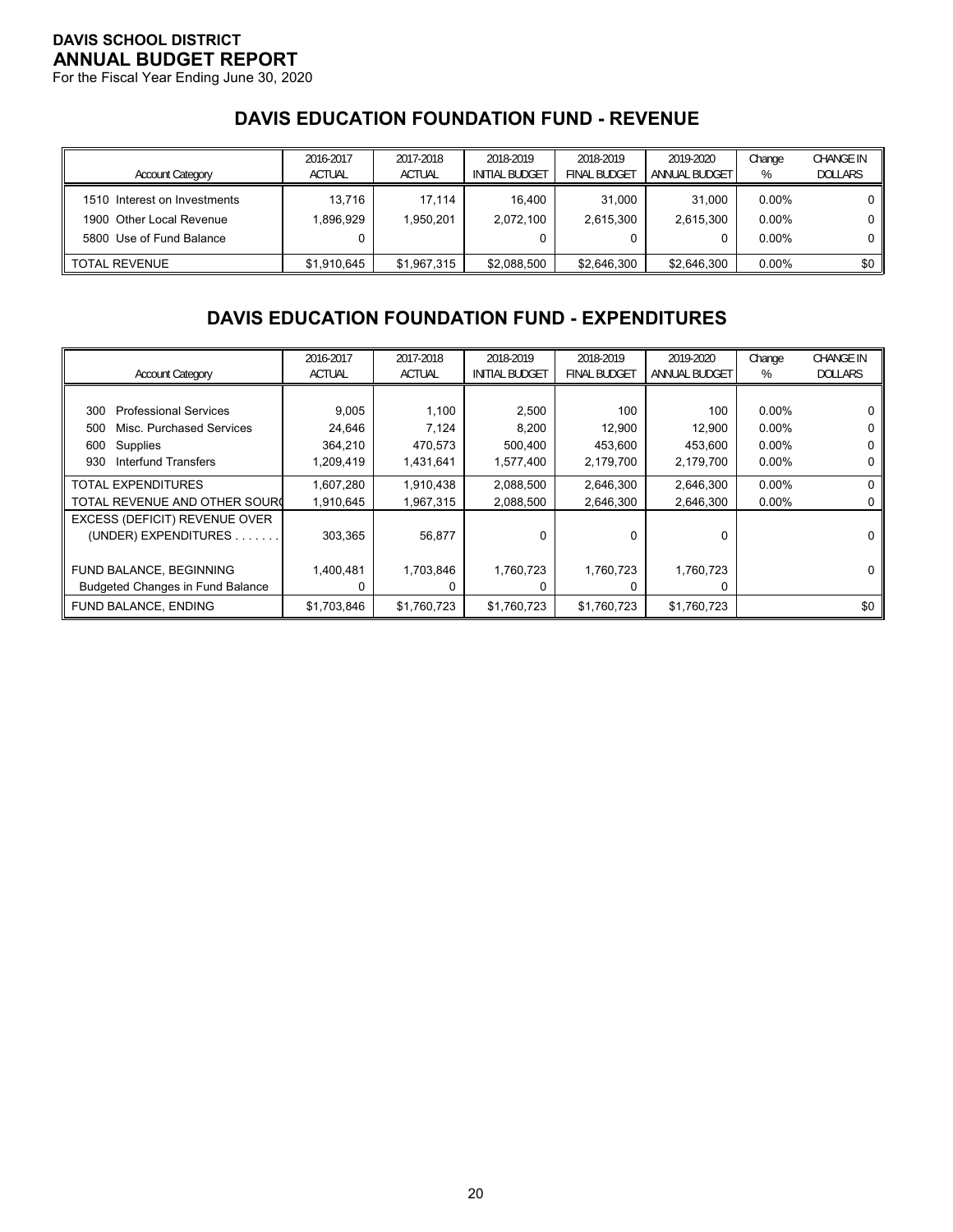For the Fiscal Year Ending June 30, 2020

# **SUMMARY OF ALL FUND BUDGETS**

|                                     | 2016-2017     | 2017-2018     | 2018-2019             | 2018-2019           | 2019-2020     | Change    | <b>CHANGE IN</b> |
|-------------------------------------|---------------|---------------|-----------------------|---------------------|---------------|-----------|------------------|
| <b>Account Category</b>             | <b>ACTUAL</b> | <b>ACTUAL</b> | <b>INITIAL BUDGET</b> | <b>FINAL BUDGET</b> | ANNUAL BUDGET | %         | <b>DOLLARS</b>   |
| <b>GENERAL FUND:</b>                |               |               |                       |                     |               |           |                  |
| <b>Revenues &amp; Other Sources</b> | 475,455,446   | 511,907,223   | 524,617,500           | 526,640,300         | 560,537,700   | 6.44%     | 33,897,400       |
| Expenditures & Other Uses           | 460,462,031   | 501,033,535   | 524,617,500           | 526,640,300         | 560,537,700   | 6.44%     | 33,897,400       |
|                                     |               |               |                       |                     |               |           |                  |
| <b>STUDENT ACTIVITIES FUND:</b>     |               |               |                       |                     |               |           |                  |
| <b>Revenues &amp; Other Sources</b> | 17,196,532    | 17,710,719    | 19,311,500            | 20,647,100          | 20,853,600    | 1.00%     | 206,500          |
| Expenditures & Other Uses           | 16,736,239    | 17,293,877    | 19,311,500            | 20,647,100          | 20,853,600    | 1.00%     | 206,500          |
| <b>TAX INCREMENT FUND</b>           |               |               |                       |                     |               |           |                  |
| Revenues & Other Sources            | 7,471,295     | 9,639,596     | 12,000,000            | 13,000,000          | 13,000,000    | 0.00%     | $\Omega$         |
| Expenditures & Other Uses           | 7,471,295     | 9,639,596     | 12,000,000            | 13,000,000          | 13,000,000    | 0.00%     | $\Omega$         |
|                                     |               |               |                       |                     |               |           |                  |
| <b>CAPITAL OUTLAY FUND:</b>         |               |               |                       |                     |               |           |                  |
| Revenues & Other Sources            | 110,741,034   | 96,551,071    | 90,675,400            | 100,595,000         | 75,970,200    | $-24.48%$ | $-24,624,800$    |
| Expenditures & Other Uses           | 99,556,365    | 125,801,248   | 90,675,400            | 100,595,000         | 75,970,200    | $-24.48%$ | $-24,624,800$    |
| <b>DEBT SERVICE FUND:</b>           |               |               |                       |                     |               |           |                  |
| <b>Revenues &amp; Other Sources</b> | 51,072,456    | 55,628,912    | 58,323,500            | 59,138,900          | 67,930,100    | 14.87%    | 8,791,200        |
| Expenditures & Other Uses           | 51,533,515    | 53,087,507    | 58,323,500            | 59,138,900          | 67,930,100    | 14.87%    | 8,791,200        |
| <b>FOOD SERVICE FUND:</b>           |               |               |                       |                     |               |           |                  |
| Revenues & Other Sources            | 25,464,694    | 24,808,476    | 26,281,500            | 26,121,300          | 26,357,600    | 0.90%     | 236,300          |
| Expenditures & Other Uses           | 23,596,877    | 24,951,399    | 26,281,500            | 26,121,300          | 26,357,600    | 0.90%     | 236,300          |
|                                     |               |               |                       |                     |               |           |                  |
| <b>SELF INSURANCE FUND:</b>         |               |               |                       |                     |               |           |                  |
| Revenues & Other Sources            | 64,880,718    | 67,926,299    | 70,662,000            | 71,994,900          | 74,514,700    | 3.50%     | 2,519,800        |
| Expenses & Other Uses               | 63,653,391    | 65,624,250    | 70,662,000            | 71,994,900          | 74,514,700    | 3.50%     | 2,519,800        |
| P.A.R.C. FUND:                      |               |               |                       |                     |               |           |                  |
| Revenues & Other Sources            | 8,397,452     | 8,630,522     | 9,002,200             | 11,392,100          | 11,752,900    | 3.17%     | 360,800          |
| Expenses & Other Uses               | 10,037,679    | 8,991,657     | 9,002,200             | 11,392,100          | 11,752,900    | 3.17%     | 360,800          |
|                                     |               |               |                       |                     |               |           |                  |
| P.A.R.C. FOUNDATION FUND:           |               |               |                       |                     |               |           |                  |
| Revenues & Other Sources            | 107,257       | 72,748        | 81,300                | 13,900              | 8,000         | $-42.45%$ | $-5,900$         |
| Expenditures & Other Uses           | 92,659        | 78,140        | 81,300                | 13,900              | 8,000         | $-42.45%$ | $-5,900$         |
| <b>DAVIS FOUNDATION FUND:</b>       |               |               |                       |                     |               |           |                  |
| Revenues & Other Sources            | 1,910,645     | 1,967,315     | 2,088,500             | 2,646,300           | 2,646,300     | 0.00%     | 0                |
| Expenditures & Other Uses           | 1,607,280     | 1,910,438     | 2,088,500             | 2,646,300           | 2,646,300     | 0.00%     | 0                |
|                                     |               |               |                       |                     |               |           |                  |
| TOTAL FUND REVENUES & OTHER         | 762,697,529   | 794,842,881   | 813,043,400           | 832,189,800         | 853,571,100   | 2.57%     | 21,381,300       |
| TOTAL FUND EXP. & OTHER             | 734,747,331   | 808,411,647   | 813,043,400           | 832,189,800         | 853,571,100   | 2.57%     | 21,381,300       |